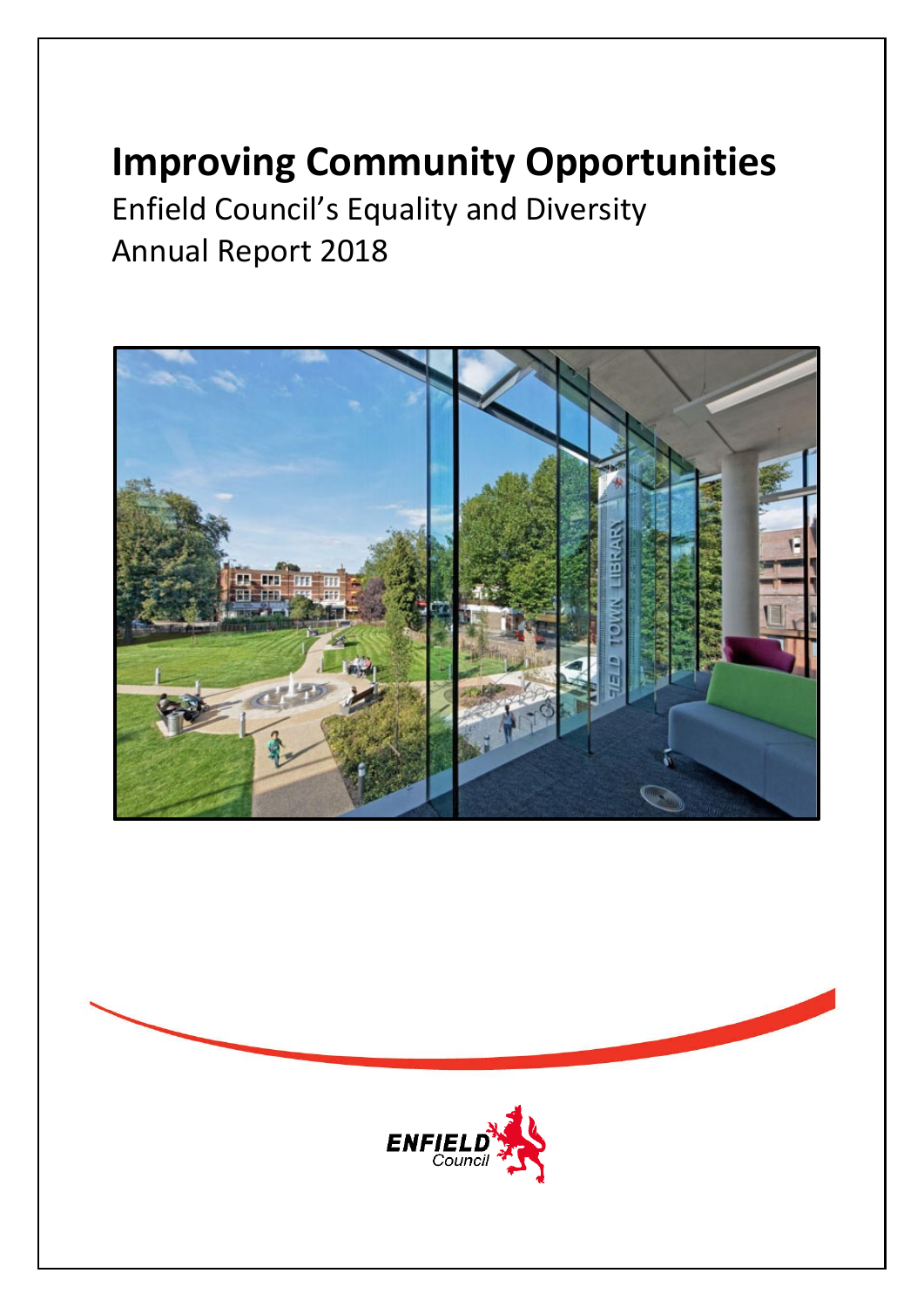# **Introduction**

|                                                                               | Page/s         |
|-------------------------------------------------------------------------------|----------------|
|                                                                               |                |
| <b>Introduction</b>                                                           | $\mathbf{1}$   |
|                                                                               |                |
| <b>The Council's Vision</b>                                                   | $\overline{2}$ |
|                                                                               |                |
| Delivering on Equality: The Equality Act 2010                                 | 3              |
| <b>Equality and Diversity Monitoring:</b>                                     | 4              |
|                                                                               |                |
| <b>Monitoring Council Services</b>                                            | 5              |
|                                                                               |                |
| <b>Enfield Council Workforce</b>                                              | 5              |
|                                                                               |                |
| <b>Who Lives in Enfield</b>                                                   | 6              |
| <b>Equalities Data Outcome</b>                                                | 9              |
|                                                                               |                |
| <b>Community Campaigns and Key Achievements</b>                               | 10             |
|                                                                               |                |
| <b>Community Cohesion Events</b>                                              | 15             |
|                                                                               |                |
| Future Challenges – creating a lifetime of opportunities in<br><b>Enfield</b> | 22             |
|                                                                               |                |
| <b>Previous Equality and Diversity Annual Reports</b>                         | 23             |
|                                                                               |                |
| <b>Further Information</b>                                                    | 23             |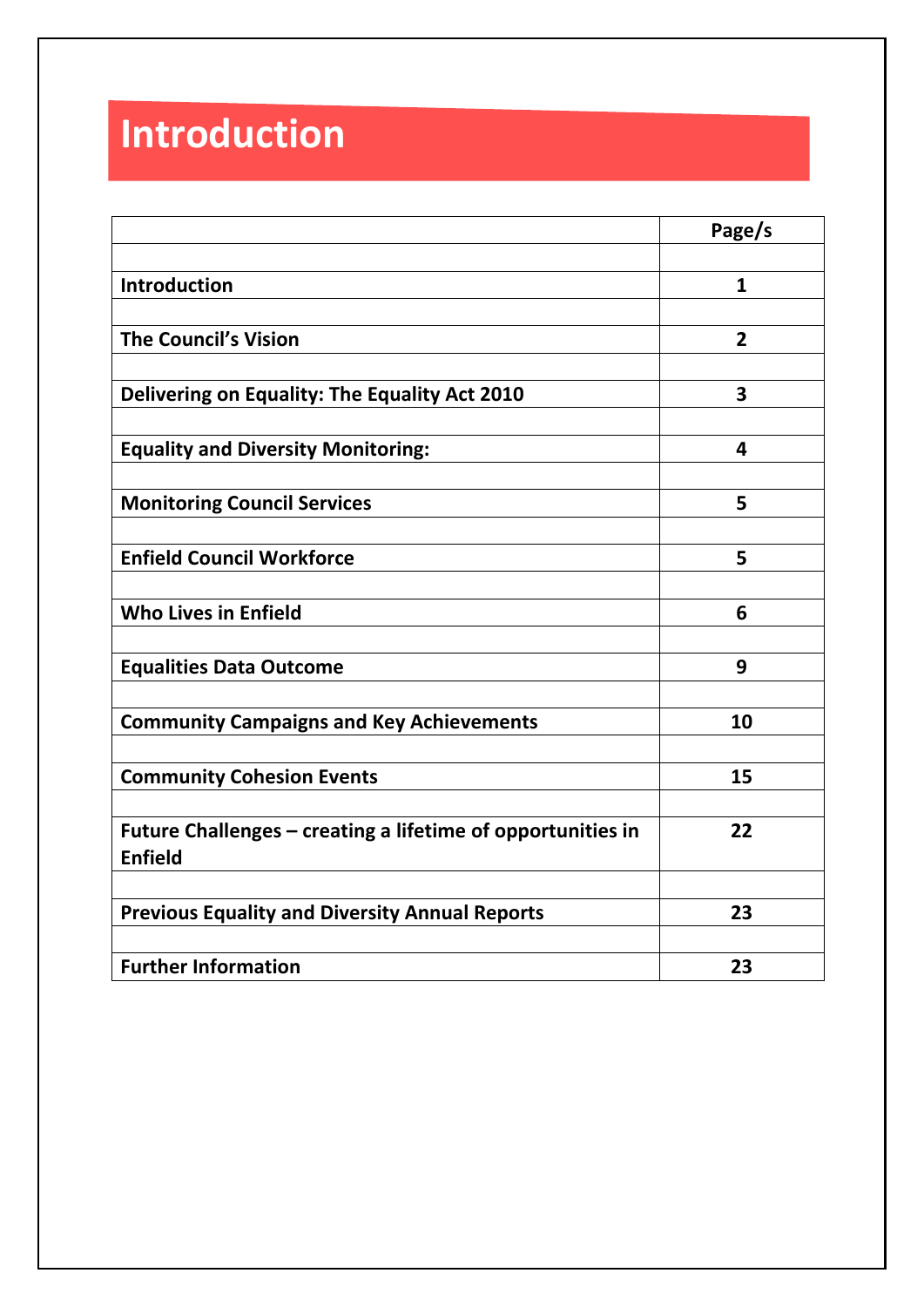## **Introduction**

We are pleased to present Enfield Council's 2018 Equality and Diversity Annual Report, which details our achievements over the year. Successes have been recognised by our local community.

Throughout the Report for 2018, we also identify the key challenges facing Enfield over the coming period and commit to working with our partners for the benefit of all residents and stakeholders. Enfield Council is committed to equality and diversity; these commitments are included in the Report and embedded in the services we provide to local people. These form the basis for supporting the diverse population of the Borough in the future.

The future continues to present challenging times for Local Authorities when central government funding for councils continues to be restrained. There have been some major changes to the way we work with our communities but Enfield Council remains committed to delivering its strategic aims; *'Fairness for All, Growth and Sustainability and Strong Communities'*. We believe our local communities remain resilient, are ready for growth, open to change and able to rise to future challenges.

In partnership with our communities we continue to deliver targeted services to residents who face challenging circumstances as a result of their age, disability, gender reassignment, marriage and civil partnership, pregnancy and maternity, race, religion and belief, sex and sexual orientation; the nine protected characteristics which underpin the national and local Equality and Diversity agenda. We continue to achieve equality in all we do and in the services we provide to local people.

Enfield has an impressive track record of providing support for historic, national and international events, which we recognise with community focussed events, often remembering the outstanding efforts others have made to allow us to live in such a diverse Borough, in peace and with mutual respect. Enfield is home to many communities including those from elsewhere in the Commonwealth and beyond. There are descendants of people who fought and died in two World Wars and other conflicts around the World. It is therefore important that we build community cohesion by remembering these efforts. Enfield is also home to newer communities arriving from the European Union and our support for those communities to settle successfully is equally important.

Our future plans for Enfield centre on regenerating key areas of our Borough, and managing the Council's finances so that there continues to be a solid foundation for the Council's work, ensuring clear access for all our customers throughout the Borough and ensuring we play our key role with partners to enable Enfield's communities to thrive and prosper. As a Council, we want to ensure that everyone who lives, works, studies, visits or does business in Enfield can grasp every opportunity, and does not suffer any form of discrimination, disadvantage or inequality.



- 1 - **Councillor Nneka Keazor Cabinet Member for Community Safety and Cohesion**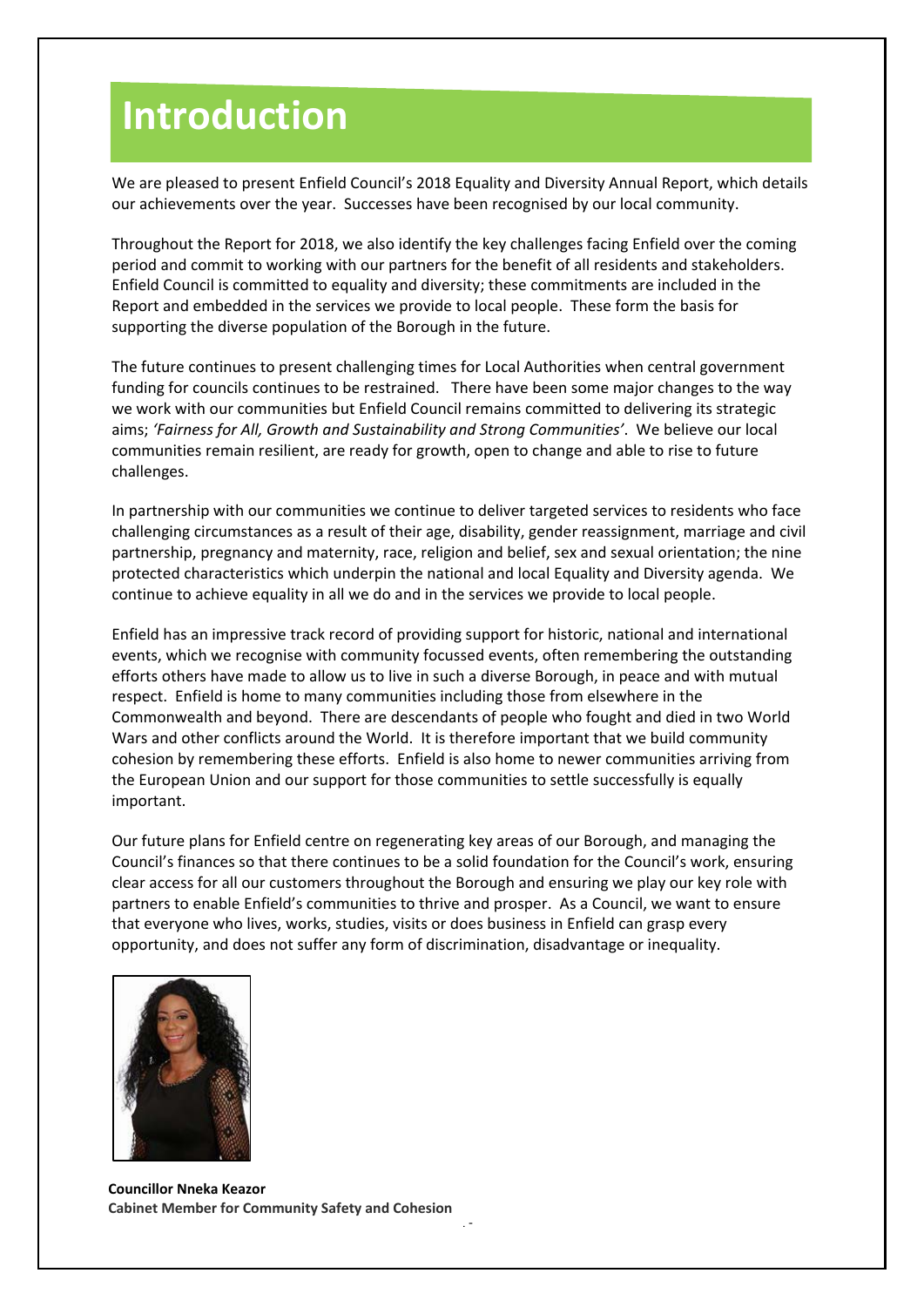# **The Council's Vision**

Enfield's strategic vision is to make the Borough a better place to live and work, delivering fairness for all, growth and sustainability, and strong communities. The vision is supported by the aims and priorities which commit Enfield to the continued improvement in the quality of life for all residents in the Borough.

#### **Aims and Priorities**

#### **1) FAIRNESS FOR ALL**

Fairness for all means meeting the needs of all residents in the Borough, protecting vulnerable residents and providing fair and equal access to services and opportunities. Tackling the inequality in the Borough is at the heart of what we want to achieve for Enfield.

#### **Priorities**

Serve the whole Borough fairly and tackle inequality; Provide high quality, affordable and accessible services for all; Enable young people to achieve their potential.

#### **2) GROWTH AND SUSTAINABILITY**

Like many areas of the country, Enfield has significant pockets pf deprivation, which we want to tackle effectively. Unemployment remains high in parts, and many of the problems already present within the Borough have been exacerbated. Demonstrating that Enfield is open for business will ensure that the Borough has a strong and sustainable platform to promote growth, sustainability and equity.

#### **Priorities**

A clean, green and sustainable environment; Bring growth, jobs and opportunity to the Borough.

#### **3) STRONG COMMUNITIES**

Continuing to maintain a strong, cohesive and resilient community is vital as Enfield continues to grow and change as a Borough. We want Enfield to be a place where people feel proud to live, where people from all different backgrounds are welcomed and supported, where vulnerable people are protected, and where people take responsibility for their own lives and their communities.

#### **Priorities**

Encourage active citizenship; Listen to the needs of local people and be open and accountable; Provide strong leadership to champion the needs of Enfield; Work in partnership with others to ensure Enfield is a safe and healthy place to live.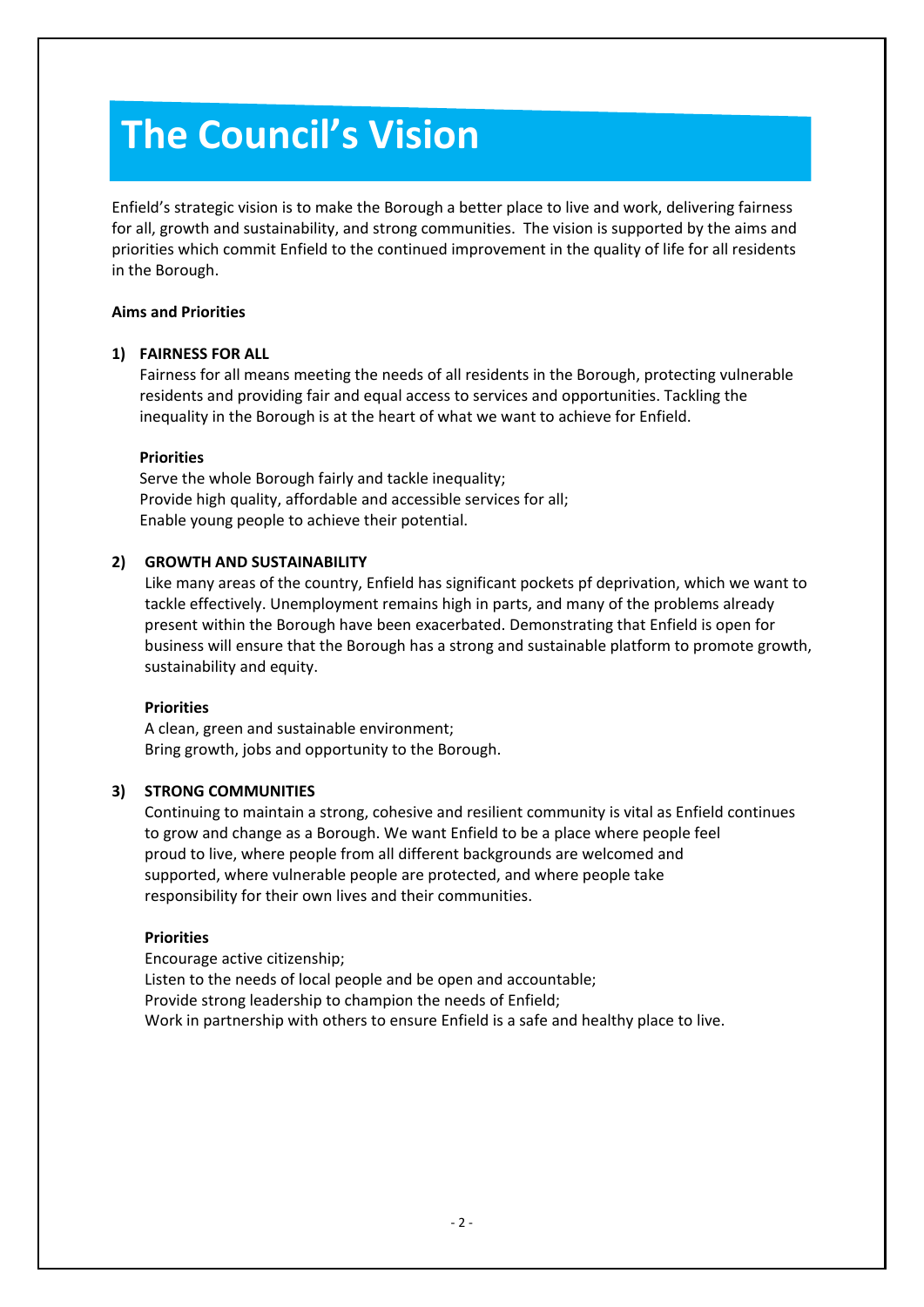# **Delivering on Equality**

The Equality Act 2010 identifies nine protected characteristics, which aim to protect people from discrimination. These protected characteristics are:

- 1. age;
- 2. disability;
- 3. sex;
- 4. gender reassignment;
- 5. pregnancy and maternity;
- 6. race;
- 7. sexual orientation;
- 8. religion or belief; and
- 9. marriage and civil partnership.

The Public Sector Equality Duty (PSED) within the Act requires public bodies, such as the Council to consider, and have due regard to, the needs of diverse groups when designing, evaluating and delivering services in order to:

- eliminate discrimination;
- advance equality of opportunity and access; and
- foster good relations between different groups in the community.

The specific duties under the Act also require councils to publish specific and measurable equality objectives. Overarching Equality and diversity objectives are an integral to our Enfield Council Business Plan and support the Council's overall vision which is to make the Borough of Enfield a better place to live and work, delivering fairness for all, growth and sustainability and strong communities.

The specific and measurable actions and outcomes which underpin these objectives are included in Enfield's scorecard of performance indicators which are monitored and reported quarterly to the Corporate Management Board and Cabinet to inform decision making and indicate where resources should be focused.

The following helps outline the specific duties that support the public sector Equality Duty in the Equality Act 2010.

#### **The Equalities Act 2010**

Local authorities have a responsibility to meet the Public Sector Duty of the Equality Act 2010. It ensures that public bodies consider the needs of all individuals in their day to day work in shaping policy, delivering services and in relation to employees. The Act gives people the right not to be treated less favourably because of any of the protected characteristics. Public bodies need to consider the needs of the diverse groups with protected characteristics when designing and delivering services so people can get fairer opportunities and equal access to services.

#### **The Duties required by Public Bodies**

- Publish information to show their compliance with the Equality Duty, at least annually (It does not require the production of a stand-alone annual equality report);
- Set and publish equality objectives, at least every four years.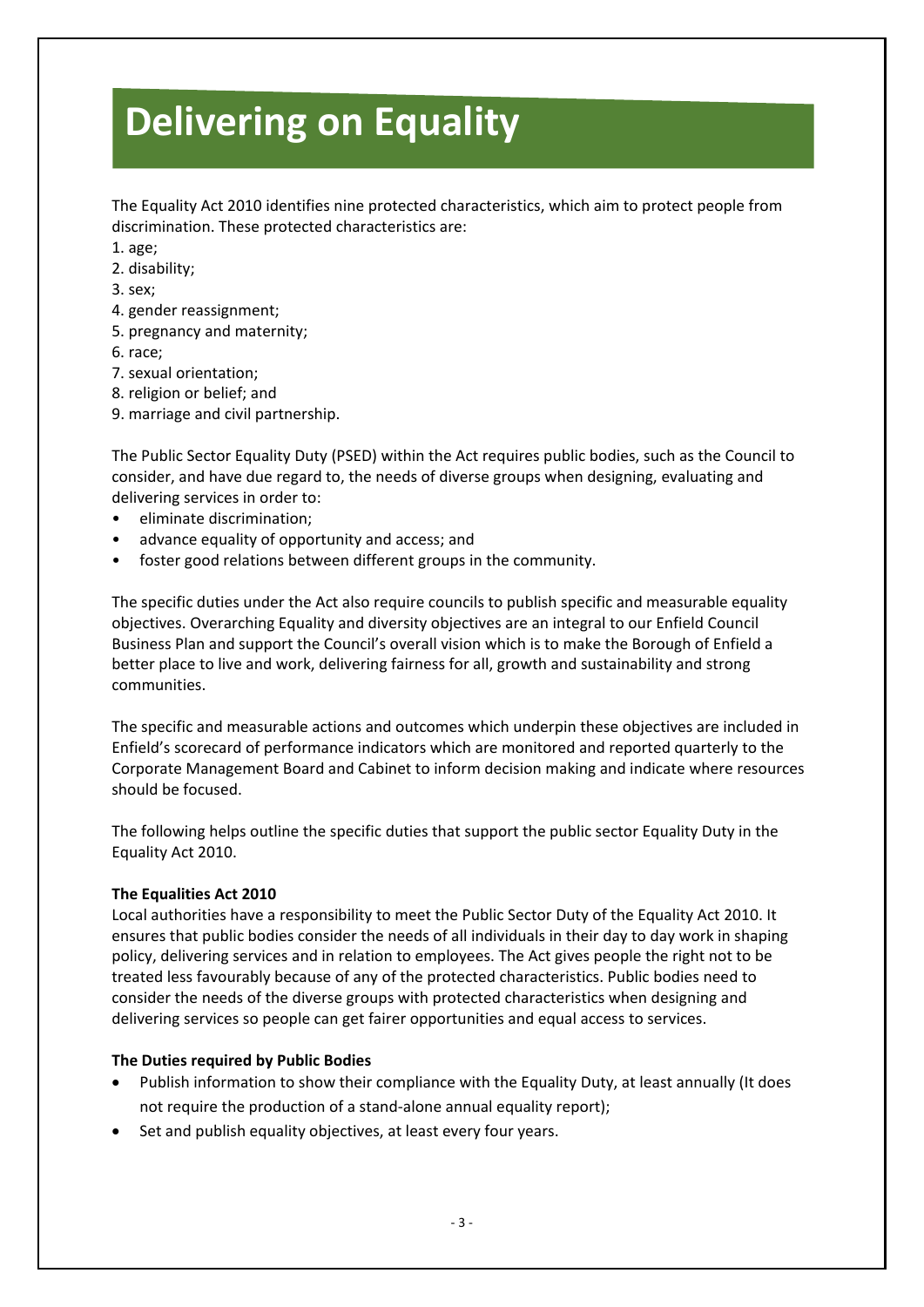#### **Aims of the Equalities Duty**

The information published should demonstrate that that 'due regard' has been paid to the '3 aims of the equalities Duty':

- **Eliminate unlawful discrimination**, harassment and victimisation and any other conduct prohibited by the Act;
- **Advance equality of opportunity** between people who share a protected characteristic and people who do not share it; and
- **Foster good relations** between people who share a protected characteristic and people who do not share it.

#### **Publish information to show their compliance with the Equality Duty, at least annually.**

It does not require the production of a stand-alone annual equality report. Equalities information and the objectives can be published as part of another document i.e. the Councils annual report or business plan. The information published must include:

- Information relating to **employees** who share protected characteristics
- **Customer satisfaction** levels and informal feedback from service users with different protected characteristics and results of consultations;
- **Complaints** about discrimination and complaints from people with different protected characteristics;
- **Service outcomes** for people with different protected characteristics.

#### **Set and publish equality objectives, at least every four years.**

It is for each public body to decide what equality objectives it should set and how many there should be. They should be relevant and proportionate to the size of the organisation and the extent to which its functions affect equality; there should be evidence that such objectives are needed. Objectives which are stretching, and focus on the biggest equality challenges facing the public body, will have the greatest impact in furthering the aims of the Equality Duty.

# **Equality and Diversity Monitoring**

Equalities Impact Assessments (EqIAs) are a type of risk assessment which focuses on fairness, access and inclusion. They are used to help us assess the impact of new and existing services, policies or practices in relation to their consequences on particular communities within Enfield. The EQIA process supports decision making by helping us to ensure that positive impacts can be anticipated and strengthened and any potential adverse impacts can be eliminated or mitigated.

Enfield Council's EqIAs considers the impact on groups who share characteristics protected under the Equality Act 2010 and also groups considered to be at socio-economic disadvantage. The EqIA is used both to review existing provision on a regular basis but also to anticipate the impacts of new policies, services, processes or initiatives in order to prevent and address any inequality.

The process enables us to find and remove barriers to services which might stop people knowing about the service, using it and getting or benefitting from it. This helps the Council to get services right the first time, saving both time and money. Any potential negative consequences identified through the EqIA process are removed or balanced out either by changing the policy, service, process or initiative or introducing other measures alongside it.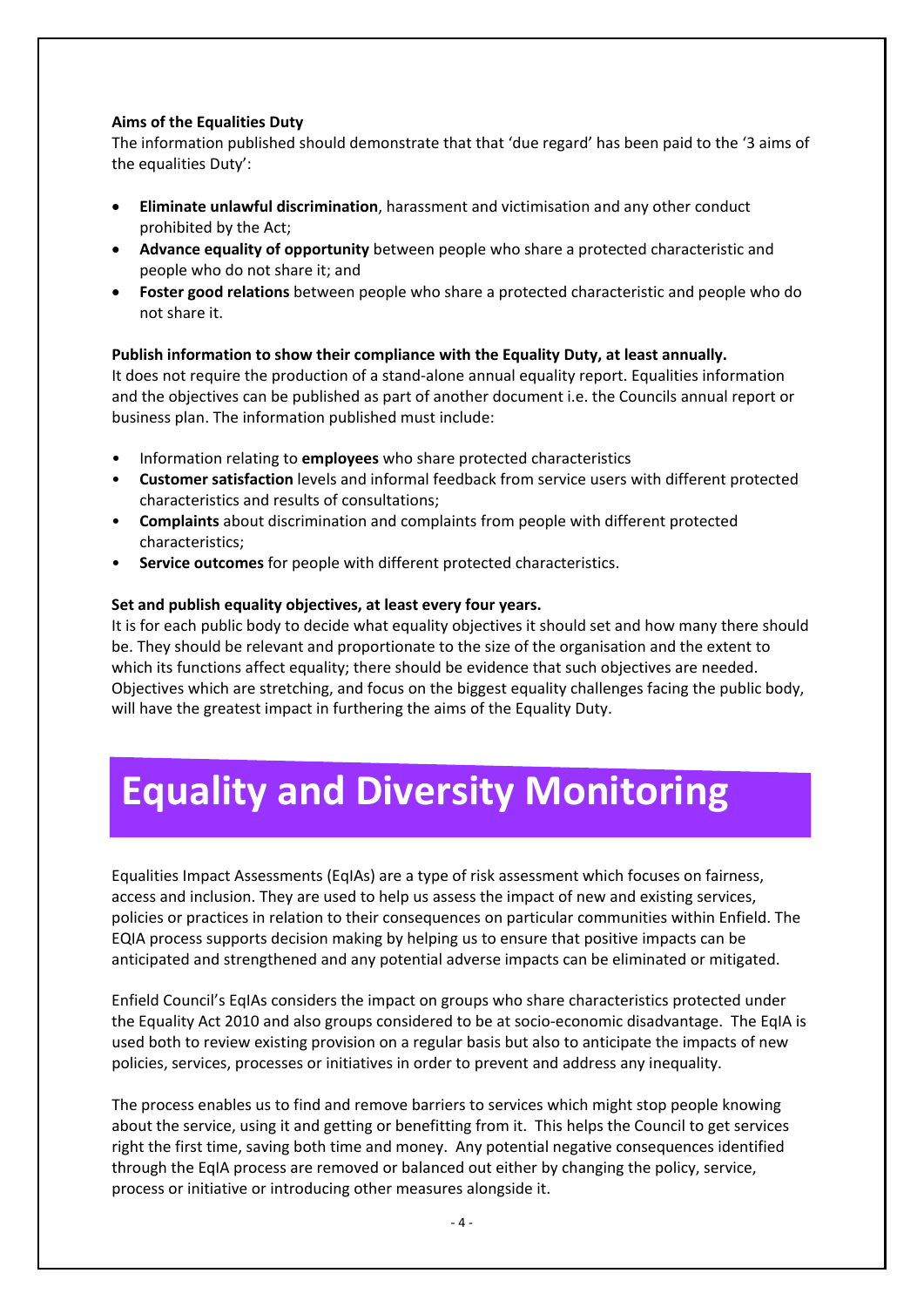## **Monitoring Council Services**

Equality and Diversity monitoring data refers to the personal information we collect about the people who work for us and the people who use the services we provide. This information helps the Council to identify and eliminate discrimination or potential discrimination as both an employer and a service provider.

As an employer, monitoring is a way of measuring change and identifying the issues that impact staff, it helps the Council ensure that staff and job applicants are treated fairly and have equal access to opportunities and benefits.

As a service provider monitoring is a way of measuring changes in the needs and take up of services, providing a better understanding of the needs of those living and working in the Borough. This enables the Council to identify and address issues in the design and delivery of services which could impact service outcomes and helps to ensure equality of access to services or benefits.

Monitoring data, broken down by the relevant protected characteristics, is reported to appropriate boards and groups where the information is scrutinised and recommendations made. Monitoring data is also utilised in Equality Impact Assessments which scrutinise the way in which a policy or service is being delivered, or is proposed to be delivered, to identify whether this discriminates, or could potentially discriminate, against any particular groups or communities. The assessments also include recommended actions to undertake to eliminate or minimise any negative impacts that have been identified.

## **Enfield Council Workforce**

#### **Age Profile**

The greatest proportion of staff are in the 45 to 54 age category at 31.6%. This is a decrease on March 2017 where the proportion of staff in the 45 to 54 age category was 32.9%. This age category is also the age range where there has been the greatest percentage change between March 2017 and March 2018.

#### **Gender Profile**

In comparison to the local economically active population, where 47% of the economically active population are female, a greater proportion of Enfield Council's employees are female at 65%. This is greater than the average percentage of female employees across London Councils which stands at 61.6% as at March 2017.

#### **Ethnicity Profile**

The BME definition (as applied to both staff and resident numbers) includes minority groups from non white backgrounds. It does not include groups from 'other white' backgrounds. Enfield has a particularly large and growing population from white minority ethnic groups. These include sizeable and long established Turkish, Turkish Cypriot, Greek and Greek Cypriot communities. Like many other parts of the UK, Enfield also now includes substantial new communities from many different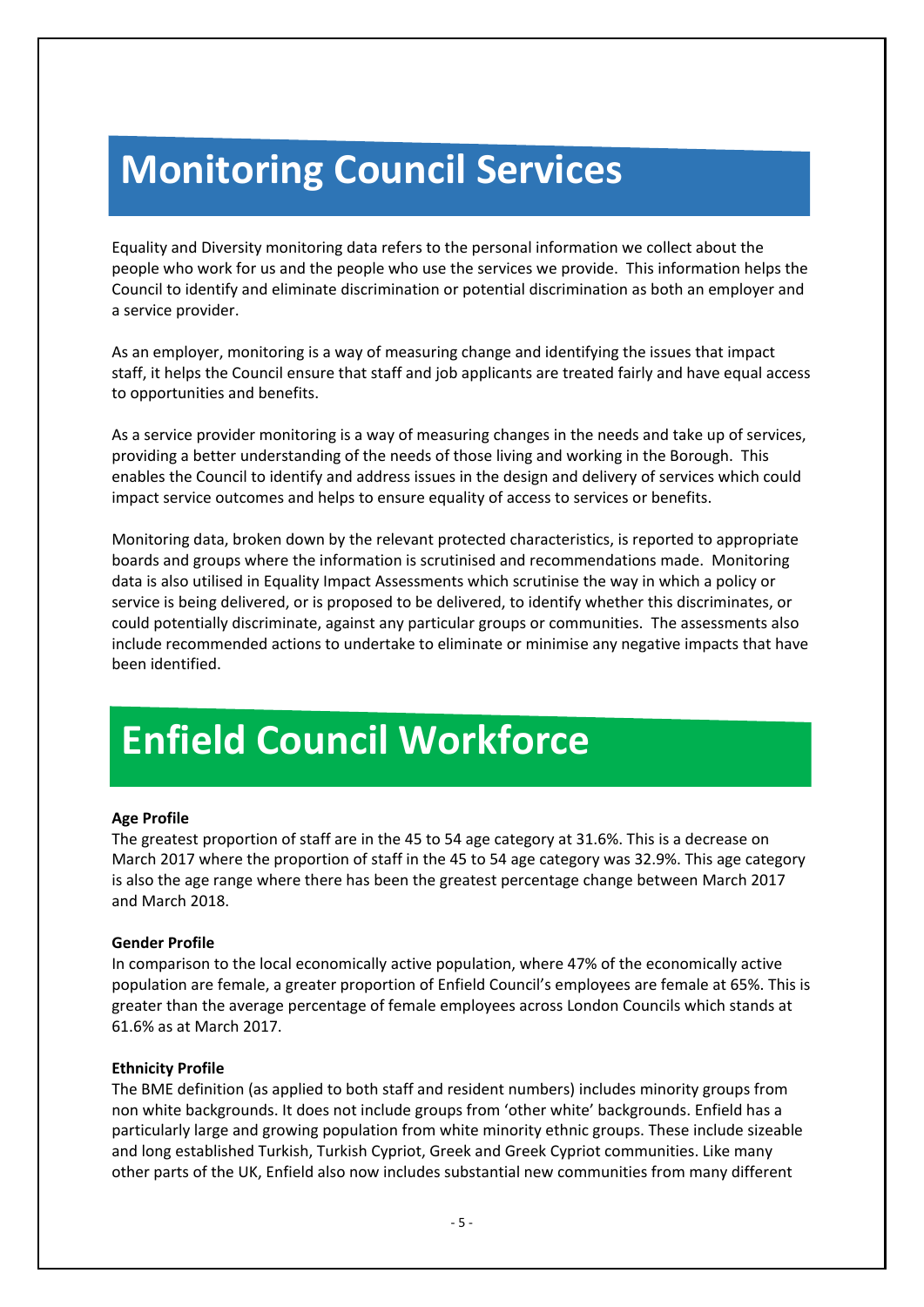parts of Europe. In particular, large numbers have migrated to Enfield from the 'accession countries' which joined the European Union in 2004 and 2007.

As of 31<sup>st</sup> March 2018, 64.4% of Enfield Council employees classify themselves as White, (excluding Greek / Greek Cypriots and Turkish / Turkish Cypriots) and 29.7% of Enfield Council employees classify themselves as Black and Minority Ethnic (BME). As a benchmark, the average percentage of BME employees across London Councils is 38.4% (London Councils, 2017).

According to the 2011 Census the population of Enfield was 62.7% white and 37.3% BME.

It should be noted that 5.9% of employees have chosen not to declare their ethnicity or this data has not been recorded. In 2015 this figure stood at 6.5%.

#### **Disability Profile**

A total of 127 employees, 4.1%, have declared that they have a disability. This is in comparison with 7.2% of the working population of Enfield (Census 2011).

#### **Supporting Staff**

Staff play a vital role in delivering services across the Borough and we continue to offer staff the opportunity to undertake a wide range of training covering subject matter such as Equality and Diversity, Unconscious Bias and Disability Awareness. Training is provided in a variety of different formats to support the preferred learning style and give greater flexibility to the individual.

Equality legislation and good practice also form a significant part of the Recruitment and Selection training which is mandatory for all managers that undertake this activity.

However the **Lesbian, Gay, Bisexual, Transgender (LGBT) Staff Group** has been re-established having been widely promoted to staff over a period of 3 months during Summer 2017. LGBT Project Board meetings took place regularly to ascertain a way forward. Staff who expressed an interest were happy to be included in a private and confidential 'virtual' group. Feedback received from staff continues to be very positive, and is included in Staff Matters for the whole Council workforce. The LGBT Staff Newsletter continues to be a regular publication. The Rainbow flag will be flown at the Civic Centre to recognise LGBT History Month in February.

## **Who Lives in Enfield?**

Enfield's population from an Equality and diversity perspective is a highly diverse borough and one that is changing and growing rapidly. According to 2017 ONS midyear population projections, the population of Enfield is estimated to be around 332,705, increase of 4.9% since 2012. The Council and its partners use population estimates and other data relating to the composition of our communities to plan and deliver our services. Our latest figures suggest that:

• Enfield's Ethnicity estimates are produced in-house, using data from the 2001 and 2011 Censuses and the 2017 School Census conducted by the local education authority (LEA), The School Census results indicate the changing nature of the population and Enfield pupils recorded themselves under 95 different ethnic codes;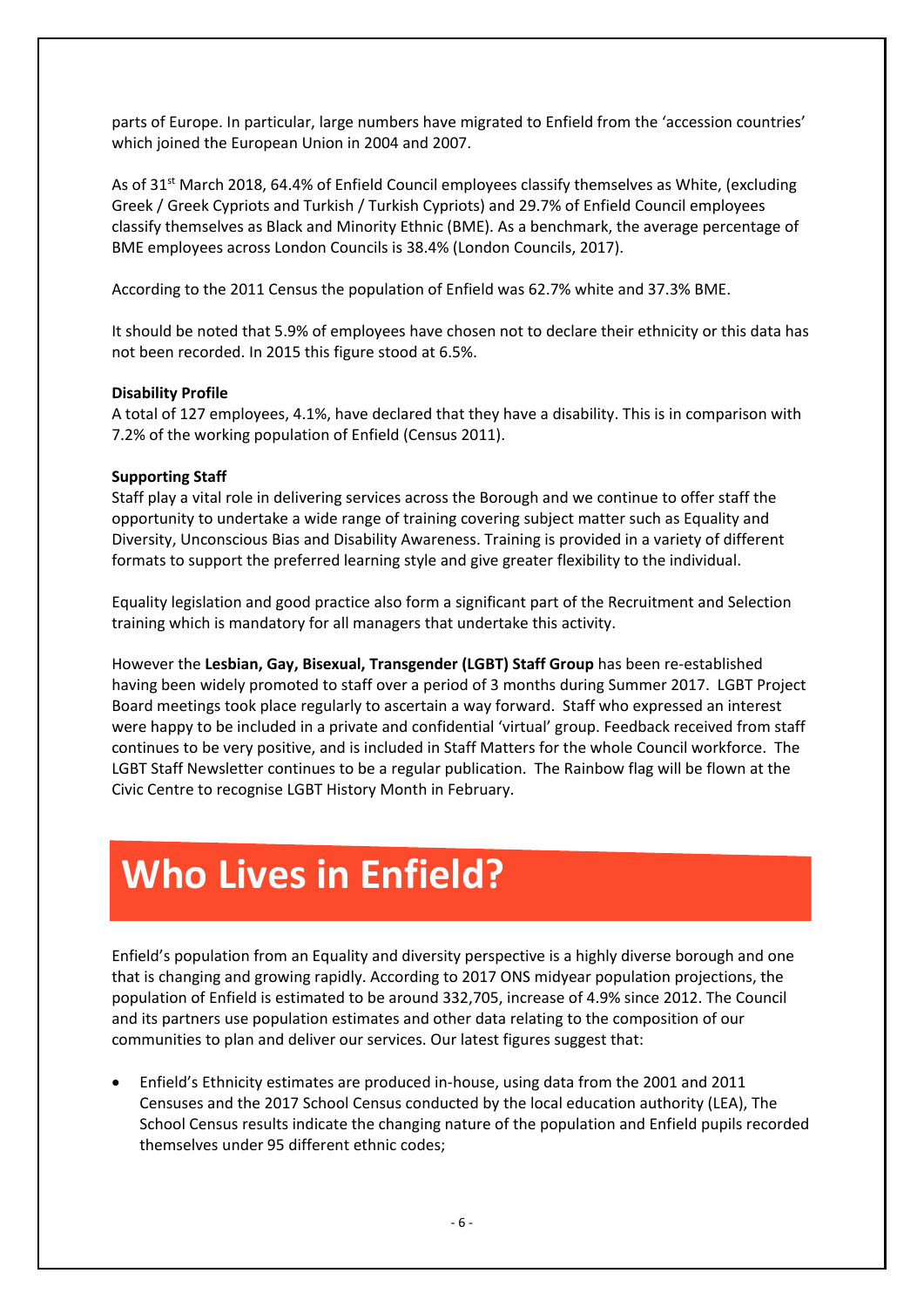- The estimates have been made for 22 groups by five year age bands. Total populations have also been estimated for further groups that make up the Council's ethnic group classification that is used in equalities. (See table below);
- One of the most striking demographic characteristics of Enfield is its rich ethnic diversity. Based on the 2017 Enfield Ethnicity estimates, residents from White British backgrounds make up 34.77% of Enfield's inhabitants with other White groups at 25.23%, Other Ethnic Groups at 6.14%, Mixed Groups at 5.34%, Asian Groups at 10.24% and Black groups at 18.28%.

The most reliable data to quantify the level of the disabled population in any area is that from the 2011 Census. The question asked in the Census was:

#### *Are your day-to-day activities limited because of a health problem or disability which has lasted, or is expected to last, at least 12 months?*

Subsequent estimates are produced by applying the rates of disability by age to Enfield's latest population projections. This results in a total disabled population at mid 2017 of:



| <b>Age Band</b> | <b>Enfield</b> | Day-to-day activities | Day-to-day activities | <b>Disabled</b> | <b>Rate Of</b>    |
|-----------------|----------------|-----------------------|-----------------------|-----------------|-------------------|
|                 |                | limited a lot         | limited a little      |                 | <b>Disability</b> |
| $0 - 15$        | 75841          | 1038                  | 1309                  | 2347            | 3.09%             |
| 16-64           | 213605         | 11664                 | 14763                 | 26427           | 12.37%            |
| $65+$           | 43259          | 11814                 | 11156                 | 22970           | 53.10%            |
| All ages        | 332705         | 24515                 | 27229                 | 51744           | 15.55%            |

The breakdown by age is:

Our population is ageing – the age group with the largest increase Is the Over 65s, with an additional 3,138 people or just under 8% increase. These figures are predicted to increase over the next 25 years.

The number of people aged under 18 rose by 5.1% from 2012-2017, although their proportion of the total population remained the same. The proportion of working age adults has fallen, although the number has increased.

The most reliable estimates for religion are those from the 2011 Census; Christianity is the most common religion in the borough in all its different forms (53.58%). 16.69% of residents are of the Muslim faith, and 15.53% hold no religion or belief at all. However, the ONS produces an Annual Population Survey by Religion which provides an up to date estimate based on the yearly population projections.

As shown by the 2016 compiled by the ONS, Enfield has high proportions in all the main non-Christian religions except Sikh, compared to national averages. Compared to the London average, Enfield has both a large Muslim population (16.9%) and a slightly larger Christian population (48.3%). The Survey results for Enfield are given in the graph below.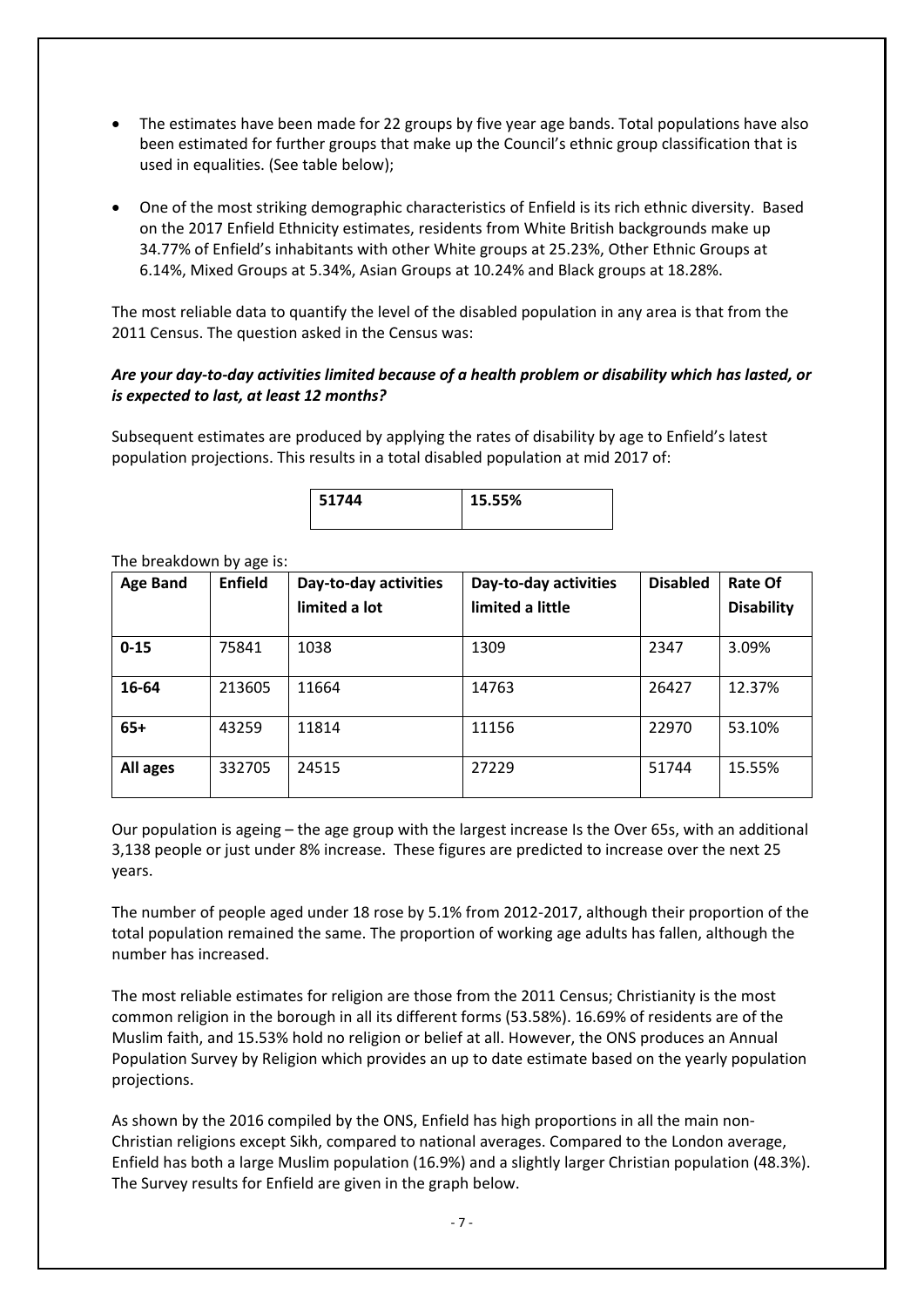Good data on sexual orientation is difficult to find at both local and national level. There is no specific question in the Census regarding sexual orientation; therefore, estimates of Enfield's Lesbian, Gay or Bisexual (LGB) population must be quite broad.

Stonewall (the national campaigning group for LGB issues) has suggested that the Government (DTI) estimate of between 5-7% of the population being lesbian, gay or bisexual is slightly low – they estimate the figure at around 10%.

However, ONS 2016 Annual Population Survey indicated that in 2016, around 2% of the UK population identified themselves as lesbian, gay or bisexual (LGB). This has increased from 1.7% in 2015 (a statistically significant increase).

London had the largest proportion of the population who identified as LGB (2.7%), which could be associated with a relatively young and diverse population.

The population aged 16 to 24 were the age group most likely to identify as LGBT in 2016 (4.1%).

More males (2.3%) than females (1.6%) identified themselves as LGB in 2016.

70.7% of the population who identified as LGB in 2016 were most likely to be single, never married or civil partnered.

In 2016, the Annual Population Survey found that 4.3% of the population who described their ethnicity as "Mixed or multiple ethnic groups" identified themselves as LGB. More than half of them (2.4%) identified themselves as bisexual compared with those who identified as gay or lesbian (1.9%). This was the highest percentage seen among the different ethnic groups.

The proportion of the 'Mixed or multiple ethnic group' population who identified as LGB increased from 2.5% in 2015 to 4.3% in 2016, which was not a statistically significant increase Therefore, assuming and applying those estimates to Enfield's population of 332705, the LGB population in Enfield may be anywhere between around 6654 (Nationally) and 8983 (London) by the ONS Annual Population Survey Estimate and to around 33,271 according to the Stonewall estimate. With 3737 estimated to be males and 2724 estimated to be females.

Previously, gender reassignment was considered to fall under the gender equality strand, but the Equality Act 2010 recognised it as a protected characteristic. There are statistics that show the number of individuals who have undergone gender reassignment surgery in the UK. However, numbers are very small and extrapolating from them to indicate how many Enfield residents may have undergone a gender reassignment procedure is of limited use. While some Trans groups have larger and more specific datasets, these are not publicly available as numbers in some areas are such that individuals may be exposed to risk of being personally identified.

The Trans community is not limited to individuals currently undergoing reassignment surgery, or those that have completed gender reassignment – transgenderism frequently refers to both individuals who experience gender dysphoria and are compelled to transition to a gender other than that with which they were born, and individuals more broadly who identify strongly with a gender other than their birth gender and may cross dress.

Gender issues are different from sexual orientation, that is, whether a person is sexually attracted to men, or women, or both or, sometimes, neither. Trans people may have any of these sexual orientations.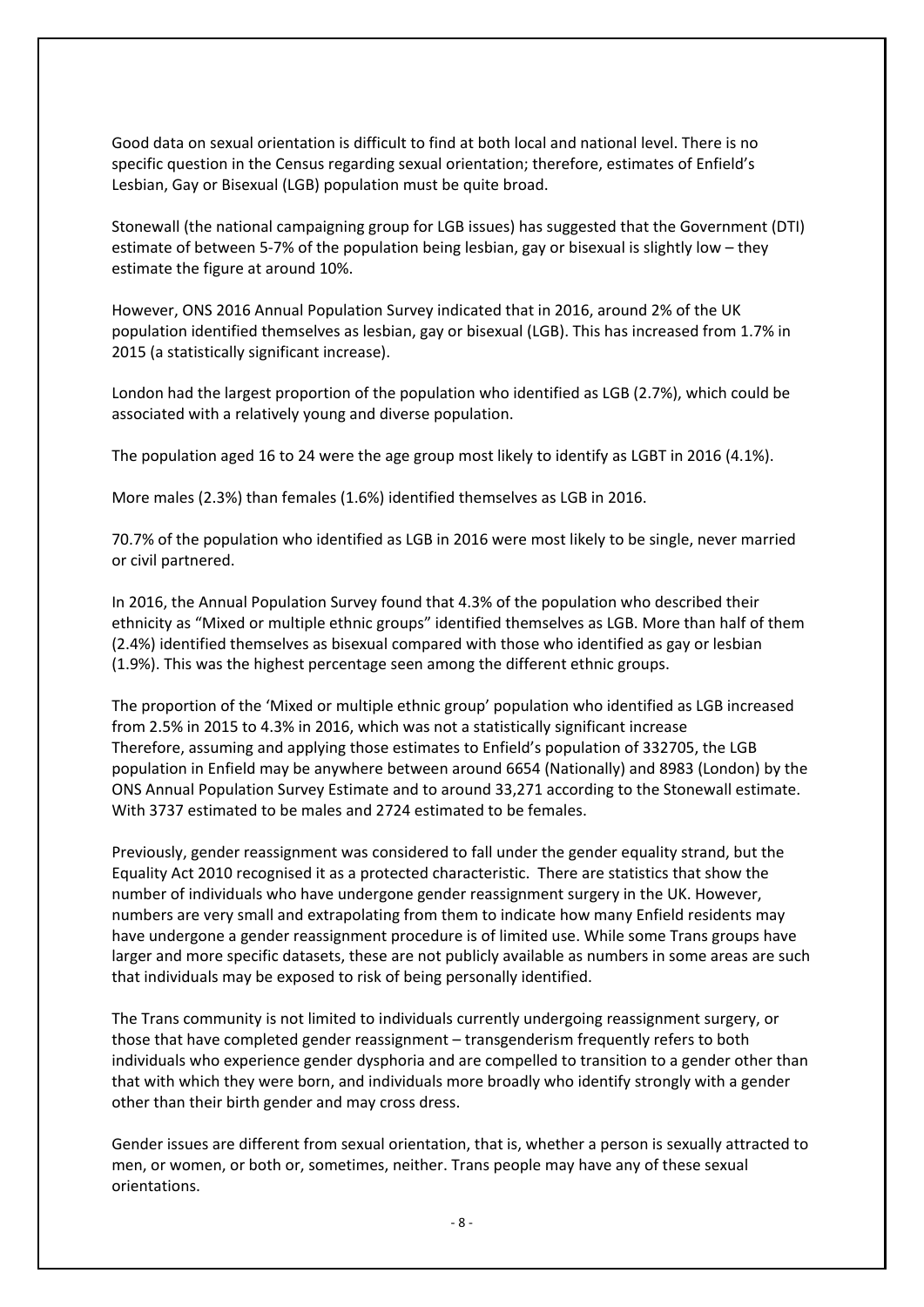The closest we can get to a local estimate is to work from the national estimate from the Gender Identity Research and Education Society (GIRES). GIRES estimates that in the UK around 650,000 people, 1% of the population, are estimated to experience some degree of gender non-conformity. Most of them are yet invisible. However, information via the internet, stronger laws, more support groups, increasingly responsible media reporting and improving healthcare are contributing to rapid growth in the number of gender non-conforming people confident in being visible, especially among the young. The growth rates of those seeking medical care are +20% p.a. among adults (who currently account for the majority cases) and 50% p.a. among young people. This growth looks set to continue. About 26,000 individuals have so far sought medical care; in general practice or specialist centres, but a further 100,000 may do so soon. If these numbers are correct and Enfield's population of 332705, were exactly typical of that population this will equate to 3327 individuals with some degree of gender non-conformity.

Between January 2017 and December 2017, 5 civil partnerships were registered, and 2 civil partnerships were converted to marriages in Enfield. Latest figures show that 662 marriages were registered in Enfield in 2017.

The latest figure for the number of births, where Enfield is the usual area of residence of the mother, is 5,547.

## **Equalities Data Outcome**

Within Enfield, overall outcomes differ considerably across different equalities groups:

In terms of **education**, girls perform better than boys in most subjects and at most levels, while boys are much more likely to be excluded. Pupils with English as a foreign language perform less well than others, but overall white and black children perform less well than children from Chinese and Asian backgrounds. Children from black backgrounds are more likely to be excluded and are more likely to have high levels of absence from school. Among adults, people aged over 55 are the most likely to have no formal qualifications.

In terms of **housing,** young adults are more likely to be renting privately and less likely to own their own home. Black households are more likely than other households to live in some kind of rented accommodation. Young adults with disabilities are disproportionately likely to live in social rented accommodation. Black and mixed ethnic groups are over represented in terms of homelessness acceptances and there has been an increase in recent years in the number of homelessness acceptances where disability or mental health is a factor in their situation. Women and children are the most likely to be on Enfield's housing register, looking for a suitable home. People from some minority ethnic groups, including black African and Turkish, are also disproportionately represented on the housing register.

In terms of **employment,** working age women are much likely to be in work than men and women in work are less likely to be managers/directors. Gross weekly pay for female full time workers in Enfield is £202 per week less than men in 2018. The difference between the salaries of men and women is larger than it was in 2017 whereas in London and the GB the difference has remained fairly consistent or even shrunk slightly. The increase is mostly due to rising salaries among men in Enfield but about a third of the difference relates to falling salaries among women.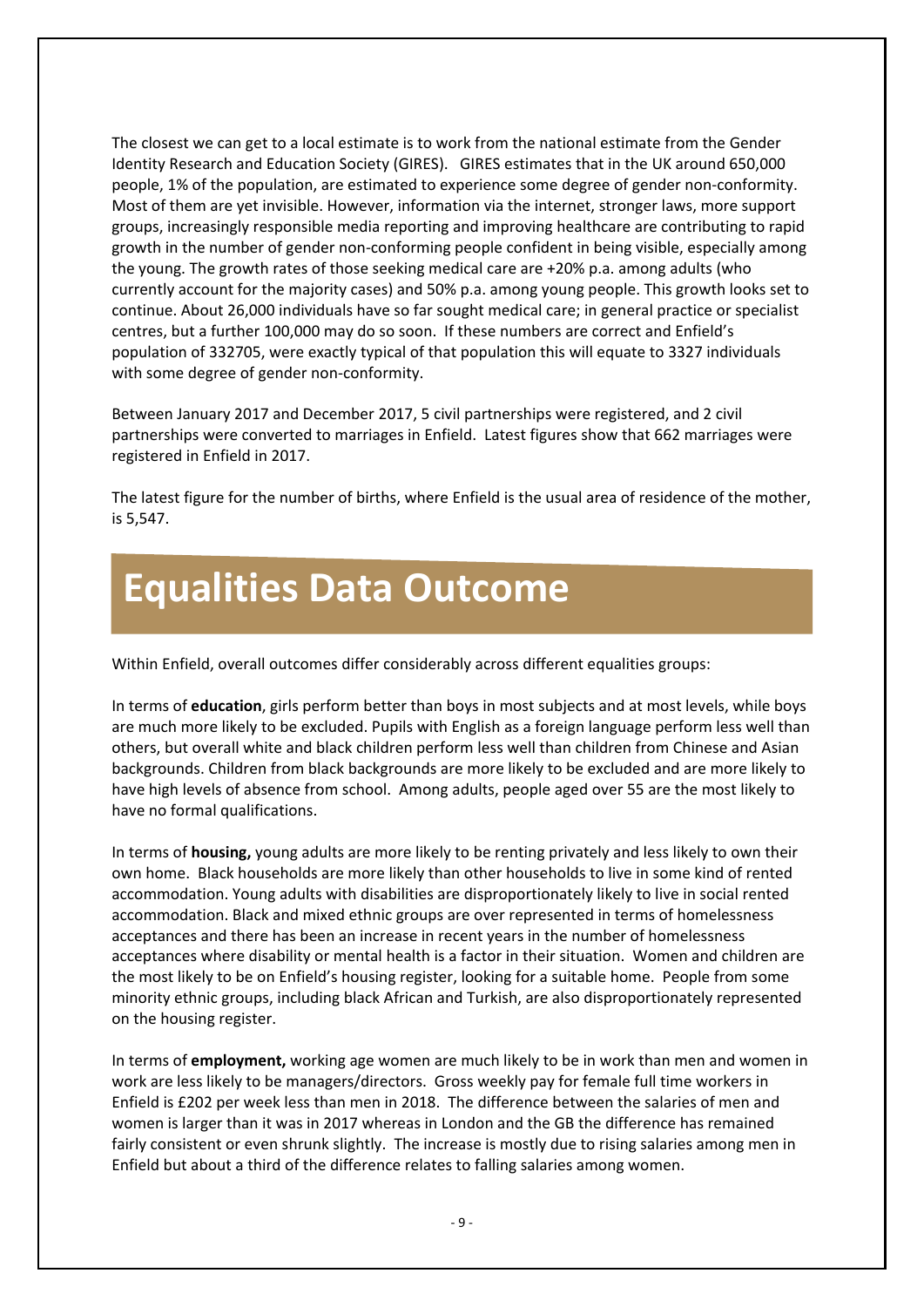People from black and mixed ethnic groups are much more likely to have never worked or to be long term unemployed. People with disabilities are proportionately less likely to be in managerial and professional occupations and proportionately more likely to have never worked or be long term unemployed.

In terms of **crime**, people of black ethnicity are more likely to be stopped and searched, more likely to have a taser deployed on them and more likely to be subject to use of force from the police. Age and gender are also factors with young adult men the most likely to be subject to these police practices.

## **Community Campaigns and Achievements**

#### **1) Healthy Enfield: Eat Well – School Meals**

The aim of this campaign was to help tackle obesity in Enfield by sustaining the number of primary age children taking school meals despite the increase in price by Enfield Catering Services. The campaign reached 1269 people and there were 1465 visits to the school meals webpage. Recommendation is to continue with the campaign focussing on 'drink less' (alcoholic or sugary drinks).

#### **2) Healthy Enfield: Cervical Cancer**

To encourage take up of cancer screening tests in Enfield. The number of women attending cervical cancer screening in Enfield has fallen. Recommendation is to continue with the campaign focussing on fewer alcoholic or sugary drinks.

#### **3) Healthy Enfield: Mental Health**

To raise awareness of mental health and how anyone can experience related symptoms at one point in their lift. The recommendation for this campaign is to continue.

#### **4) Foster Carer Recruitment**

The aim of this campaign is to raise awareness of the fostering opportunities in Enfield and to increase the number of Enfield Council in house foster carers. As a recommendation, this campaign will continue to run as is.

#### **5) Early Years**

This campaign promoted both the 2 year old free care provision as well as the new 3 and 4 year old offer for time specified free child care. The aim of the campaign (which came under the heading of Under 5's) was to generate more applications for the offers. Plans for the campaign are to continue promote through the Enfield Council website, Family Matters, leaflets, business cards, banners, mailouts to parents and social media.

#### **6) Youth Enfield**

The aim of this campaign was to promote activities, events, services and relevant awareness raising campaigns to young people in Enfield. The campaign will continue for another year with a view to transferring the information to the main Council website if there aren't sufficient visits to the Youth Enfield site.

#### **7) AskSARA**

The aim was to enable residents to live independently in their own hoes for longer. Benefits include reducing the number of residents in care homes, reducing pressure on the Council and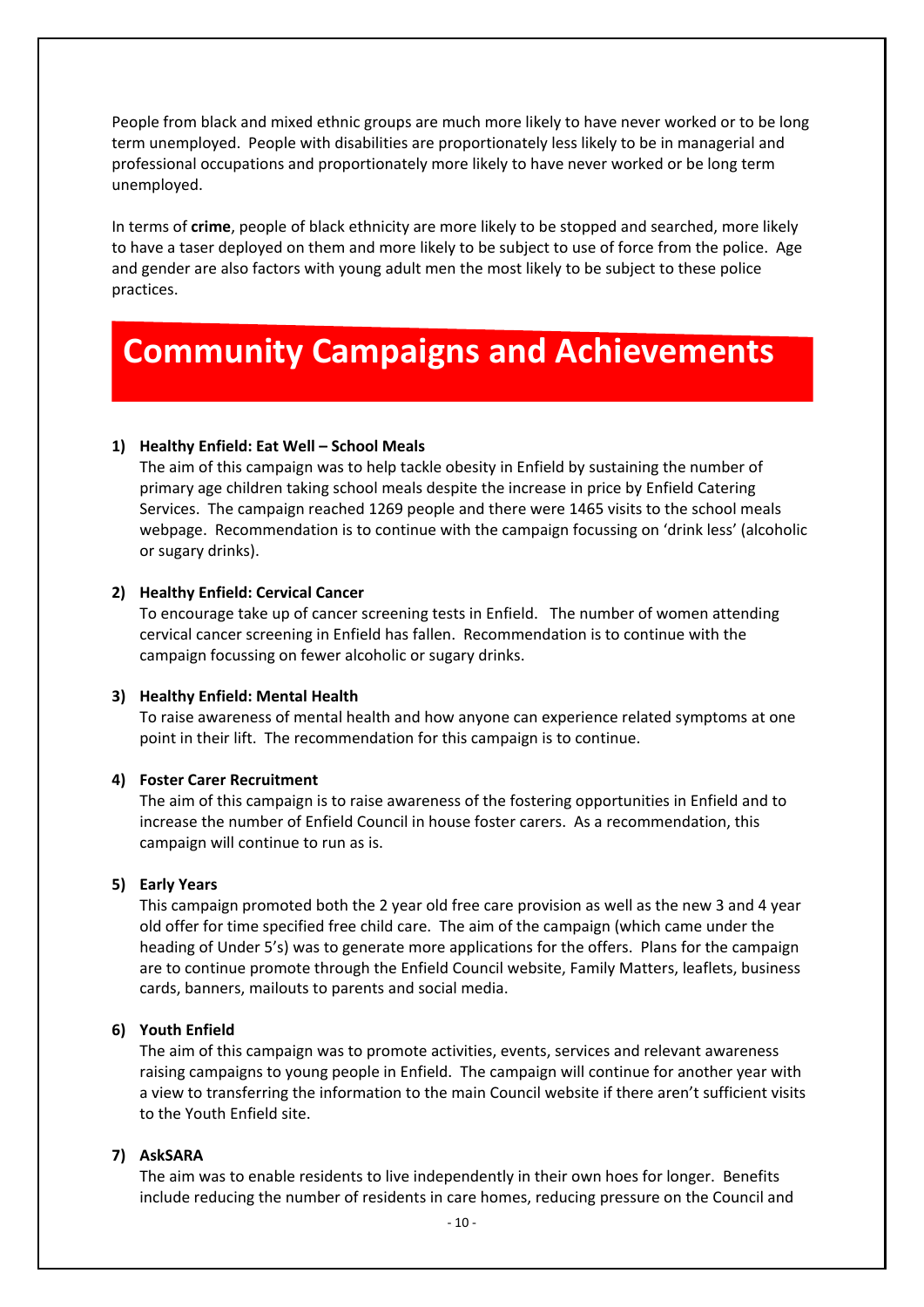NHS funds, saving money and the community having happier and more independent older people. The campaign is set to continue.

#### **8) Report Abuse**

This campaign raised awareness of safeguarding being everybody's business. Adult abuse can happen to anyone, anywhere, and the responsibility for addressing it lies with all of us. This is a statutory requirement so the campaign will continue to run through Council publications and social media.

#### **9) Boyfriend Material (Domestic Abuse)**

The aim of this campaign was to raise awareness of abusive behaviours within an intimate relationship and signpost advice and support, targeting girls and young women aged 14 to 30. This age group is statistically at higher risk of entering into an abusive relationship. Data will be received quarterly in respect of this campaign with promotional information being streamlined according to age, location and gender.

#### **10) Enfield Heroes**

This campaign encouraged residents to volunteer in Enfield and is set to continue.

#### **11) Customer Services 'Louder than Words' Accreditation**

In 2018 Customer Services were once again accredited with the 'Action on Hearing Loss' Louder Than Words best practice Charter for a further year. Louder than Words is a nationally recognised best practice charter for organisations striving to offer excellent levels of service and accessibility for customers and employees who are deaf or have a hearing loss.

Customer Services (which includes the Customer Services Centre, Web Team, Safe and Connected, Out of Hours, General Enquiries) have successfully demonstrated that they continue to meet the quality standards (detailed below).

This accreditation enables organisations to be certain that their provision for deaf and hard of hearing people is of the highest quality, Action on Hearing Loss has developed a clearly defined set of quality standards to form the basis of the Louder than Words Charter.

The ten standards include the following:

- Train staff to communicate with customers;
- Have clear and visible deaf aware policies;
- Provide clear information about your products and services;
- Use appropriate equipment and maintain it correctly;
- Create a good listening environment;
- Produce and follow clear health and safety procedures;
- Meet requests for communication support whenever requested;
- Be comfortable and familiar with the Text Relay service;
- Consult customers and staff; and
- Be open about your employment practices.

During the reaudit the following areas were highlighted as areas of good practice:

- The Deaf Awareness Training is very comprehensive and covers all the important areas relating to deafness and hearing loss;
- The training is not only provided for permanent staff but for agency and temporary staff as well as apprentices. All staff spoken with in both the call centre and Face to Face service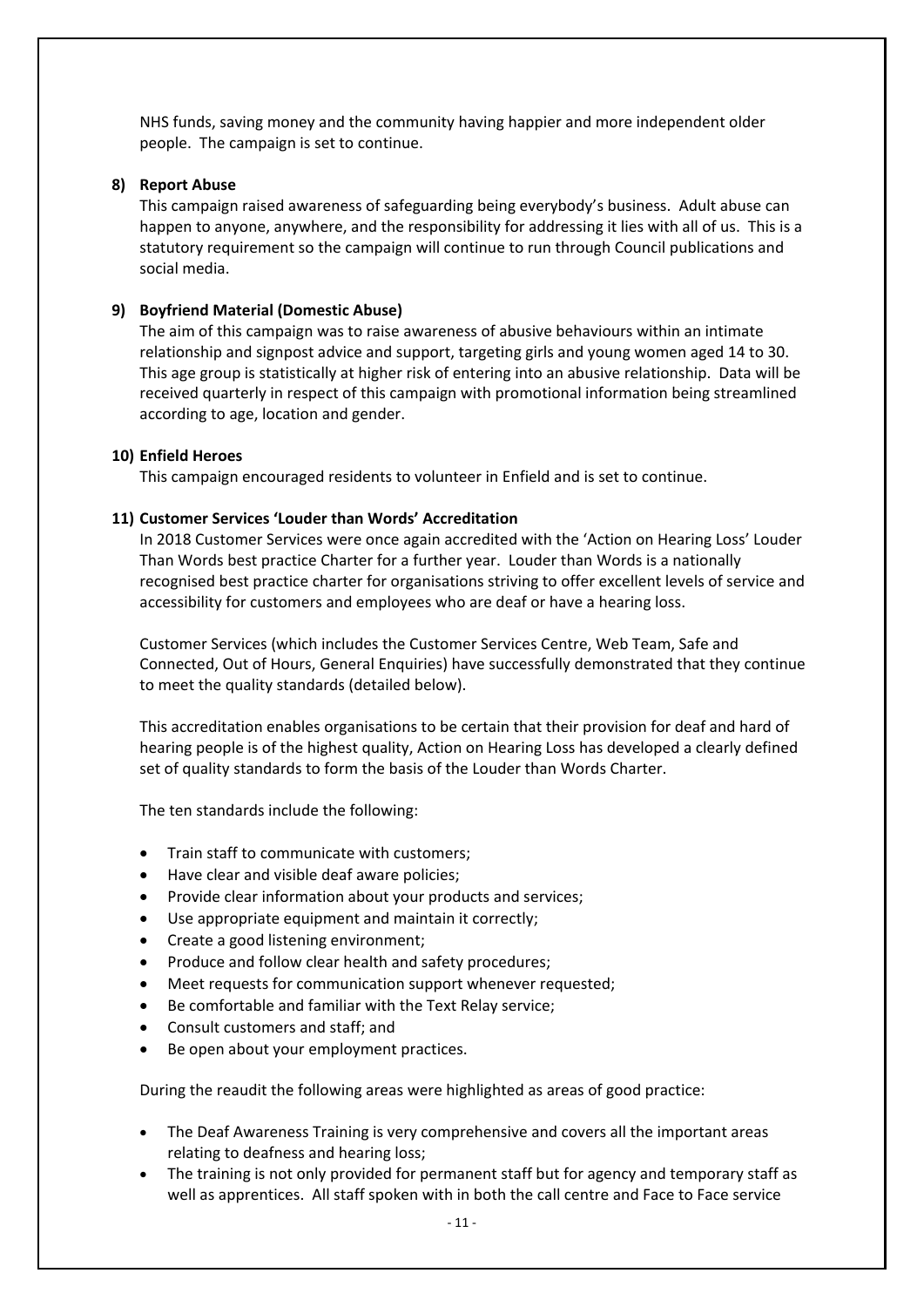were keen to provide an accessible service to deaf and hard of hearing customers and everyone was aware of Text Relay and the Textphone, using a quiet room, using the induction loops and booking communication support;

- Within the call centre system, there is the facility to search for information to help with the call. This includes information on booking a British Sign Language (BSL) interpreter or other Communication Professional (CP);
- There is a BSL interpreter available one day a month which is advertised widely;
- The website is clearly laid out and uses plain English throughout;
- A large number of online services are available under the section, 'Report it, Pay for it, Request it, Apply for it';
- There is a BSL section of the website which has a large number of BSL videos covering Council Services. These videos also highlight the textphone number, the Text Relay prefix and the monthly interpreter service. There is also a written transcript underneath each video;
- There are flashing lights linked to the fire alarms throughout the Customer Services floor in Thomas Hardy House;
- The Safe and Connected service offers a range of options for deaf and hard of hearing people; and
- The Training Application form asks if the staff member needs any reasonable adjustments and this includes Loops and CPs.

This prestigious Louder Than Words charter simply informs people of our commitment to providing the best possible practice to our deaf/hard of hearing customers and staff. It demonstrates to the public that we take the needs of our customers and employees seriously.

- A face to face BSL translation service takes place at the Civic each month;
- A BSL translator is available weekly at the Civic Centre via a video link;
- The Team are in the process of reapplying for the Louder than words accreditation for the fifth year running;
- An e-Learning module on Deaf Awareness has been made available for all internal staff to access;
- Face to face Customer Services staff attended Deaf Awareness training in 2018, which was delivered by a member of the Deaf Project group.

#### **12) Youth Development Unit – Positive Activities for Young People in Enfield**

In June 2018 Enfield provided £100,000 of extra funding to provide a programme of Summer youth activities, coordinated by the Youth Development Unit (YDU). This funding was part of the commitment made to fund activities for young people in the May 2018 Election manifesto.

The YDU worked with partners to develop, implement and deliver a high quality programme designed to provide a range of diversionary activities for young people over the Summer. This programme engaged disadvantaged young people and was specifically targeted at the most at risk, for example, clients of the Youth Offending Unit (YOU), the Schools Behaviour Support Team, the Pupil Referral Units (PRUs), Single Point of Entry (SPOE), Gangs Partnership Group and through young people identified via Detached Youth Work operations (which were themselves targeted by Police and Community Safety officers). Deployment of these highly visible detached youth workers helped engage some of the most marginalised and disadvantaged young people into the activities, continuing to promote community cohesion.

Enfield is a very diverse borough, has a larger than average youth population, high levels of child deprivation and youth crime (especially gangs and serious youth violence) and a significant number of children in need (who are often from families with complex needs), many of whom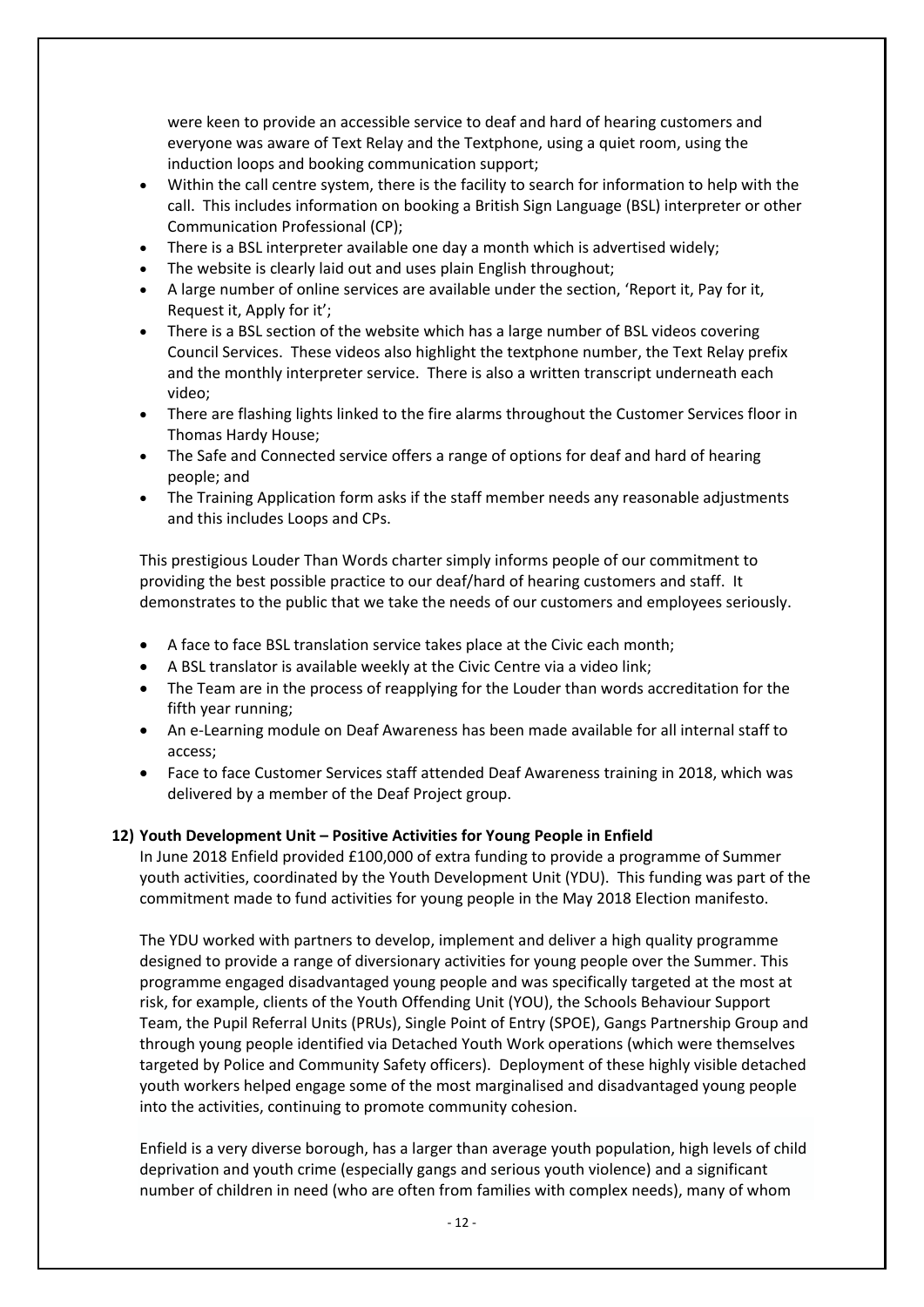are from black and minority ethnic (BAME) communities. Targeting the most deprived Wards in the east of the Borough, ensured those most in need received the most support. Providing access to a range of free activities over the holiday period proved extremely helpful in engaging, supporting and developing these young people, especially through stretching them and exposing them to new and challenging experiences. For some young people this was the only real opportunity of leaving their post code and engaging in structured, supported, positive activities over the holidays.

Enfield's YDU very much believe in helping to ensure community resilience, thus working with volunteers, community and third sector organisations to deliver the youth offer. A large percentage of the programme was delivered by community and voluntary organisations such as Oasis, Edmonton Eagles, Enfield Children and Young People's Service (ECYPS), VIPS and ENACT (Enfield Island Village Youth Centre; the abbreviation carries some positive works such as 'engage, enjoy, encourage' -ACT – act up on and embrace on opportunities), working in partnership with Enfield which helped better ensure its success due to the community links these organisations have.

Activities on offer included: cookery, athletics, football, basketball, street dance, art, BBQs, picnics, music (instruments and production), bike project, motor mechanics, group work, healthy living (including diet, exercise and budgeting), gym and fitness and equine assisted learning, cinema, go-karting, white water rafting, Go Ape, swimming, ice skating, 'ZAPP' activity, Thorpe Park, Margate and a sports day at Lee Valley Athletics Centre.

The Summer positive activities programme was a great success attracting over 600 young people and giving them somewhere to go and do meaningful, positive activities. As a result of this programme there has been a very large increase in the amount of young people attending the Boroughs Youth Centres, ensuring continued engagement with these young people. Due to the success of the 2018 Summer programme funding has been pledged and we are now planning the 2019 programme.

#### **13) Regeneration and the Environment**

The Meridian Water Programme is continuing and there has been important development in the 'social' element of the programme. The existing Employment and Skills negotiations now include Learners with Learning Disabilities and Difficulties. Activity to embed social value into the procurement of Meridian Water is underway. An example of the types of commitments we are asking from developers would be that they consider:

- Making jobs and apprenticeship accessible to Learners with Learning Difficulties and Disabilities;
- Creating employment and skills pathways into long-term jobs for workless residents with a long term health problem;
- Promoting women into under represented jobs particularly construction and workless residents from the more deprived boroughs;
- Within Procurement Promoting good employment practices amongst our contractors asking in procurement contracts for them to demonstrate a commitment to work practices that improve staff wellbeing, recognise mental health as an issue and reduce absenteeism due to ill health, and identify time dedicated for wellbeing courses.

The first targets are around developers creating tailored jobs and supported internships for young people with learning difficulties or disabilities (*LLDD)*, working with West Lea School; four supported internships have been agreed across four developments. A pilot has begun to include social value measures in the tendering process for the Leeside development on Meridian Water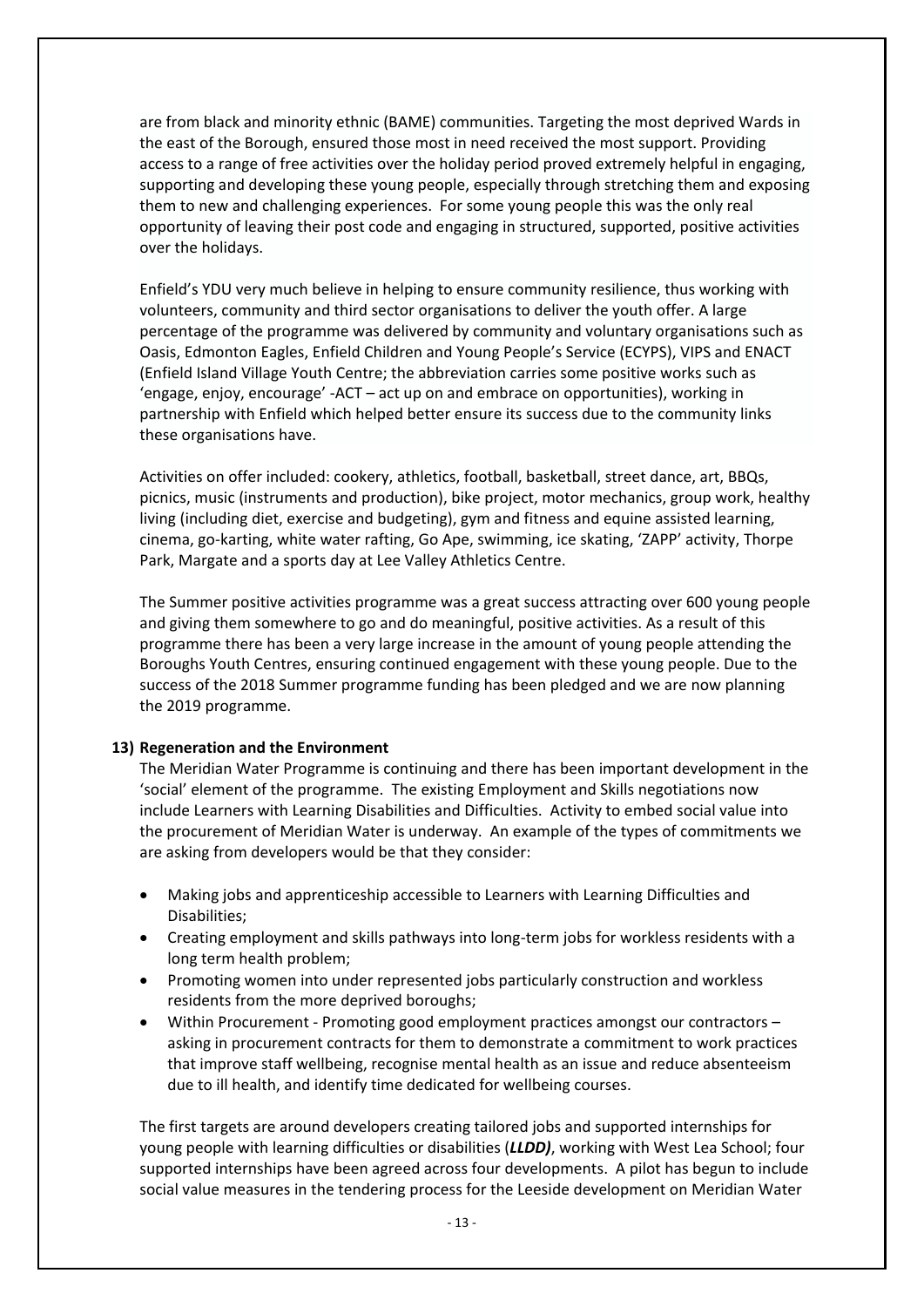with the aim of embedding it into Phase 2 of Meridian Water and over the lifetime. Raised funding for provision to support developers work with local frontline services and training providers to developer and employ targeted groups, is currently being commissioned. **Cycle Enfield** has seen the introduction of cycle hubs that are designed to encourage disabled cyclists to utilise the new cycle highways in Enfield. There are several spaces for cargo bikes, as well as level access and automatic doors for easy access.

**Bringing green spaces to life** and contributing to the health and wellbeing of our communities, Enfield continues to improve its green spaces for the benefit of all residents. Albany wetlands project, based in the east of the borough which is one of the move deprived areas of the borough, created a new habitat for wildlife, reduced the risk of flooding and added to Enfield's green infrastructure which is so important for the wellbeing of the community

**Planning Customer Experience Project** The development management service has been working with the Transformation team to improve the customer journey for residents wanting to apply for planning permission. This includes a comprehensive review of the website, redesign and accessibility features such as webchat and the reintroduction of a telephone line for residents who are digitally excluded to ensure equality of access.

**Improving and delivering new homes reducing the inequality in housing; moving people out of temporary accommodation and improving life chances** The boroughs housing regeneration schemes are progressing according to plan, with extensive and inclusive resident consultation about the design or the new homes taking place.

On the **Alma Estate** the construction of 228 phase 1 new homes, gym and a café are well underway; with the first 43 new Council owned homes for existing secure Alma tenants due for completion in Spring 2019 and the sale of the new private homes has now started. Phase 2A will see the start of construction of the Youth Centre, Community Centre and Energy Centre and 340 new homes.

The first phase of the **Electric Quarter** scheme delivered 40 new family sized houses and 21 affordable flats for social rent. In September the second phase of the Electric Quarter project was given the green light which will deliver a further 31 affordable homes out of a total of 106. Significant improvements are also being made to the surrounding area and the high street. Along with the new homes, there will be more than 750 square metres of community space earmarked for a library and nursery, 1,349 square metres of commercial and retail space and new access roads, car parking and landscaping.

All the new homes are designed to Lifetime Homes space standards or above and achieve Level 4 of the Code for Sustainable Homes providing high energy-efficiency homes. The development includes attractive communal roof gardens to maximise the use of outdoor space and provide additional play space for children. In addition, the development has been designed with an integrated sustainable drainage system (SuDS), providing a primary flood risk management system. The development also includes a beautiful new outside space for the United Reformed Church including landscaping, car park and replacement walls.

The **Ladderswood scheme** is progressing over phases 2 and 3, where over 200 new homes, a hotel and six commercial units are being built.

The Ponders End Community Development Trust runs the **Qube** on the High Street which is a facility run by and for the local community. Over the last 12 months there have been meetings, parties, community activities and exercise classes for local people. This great facility that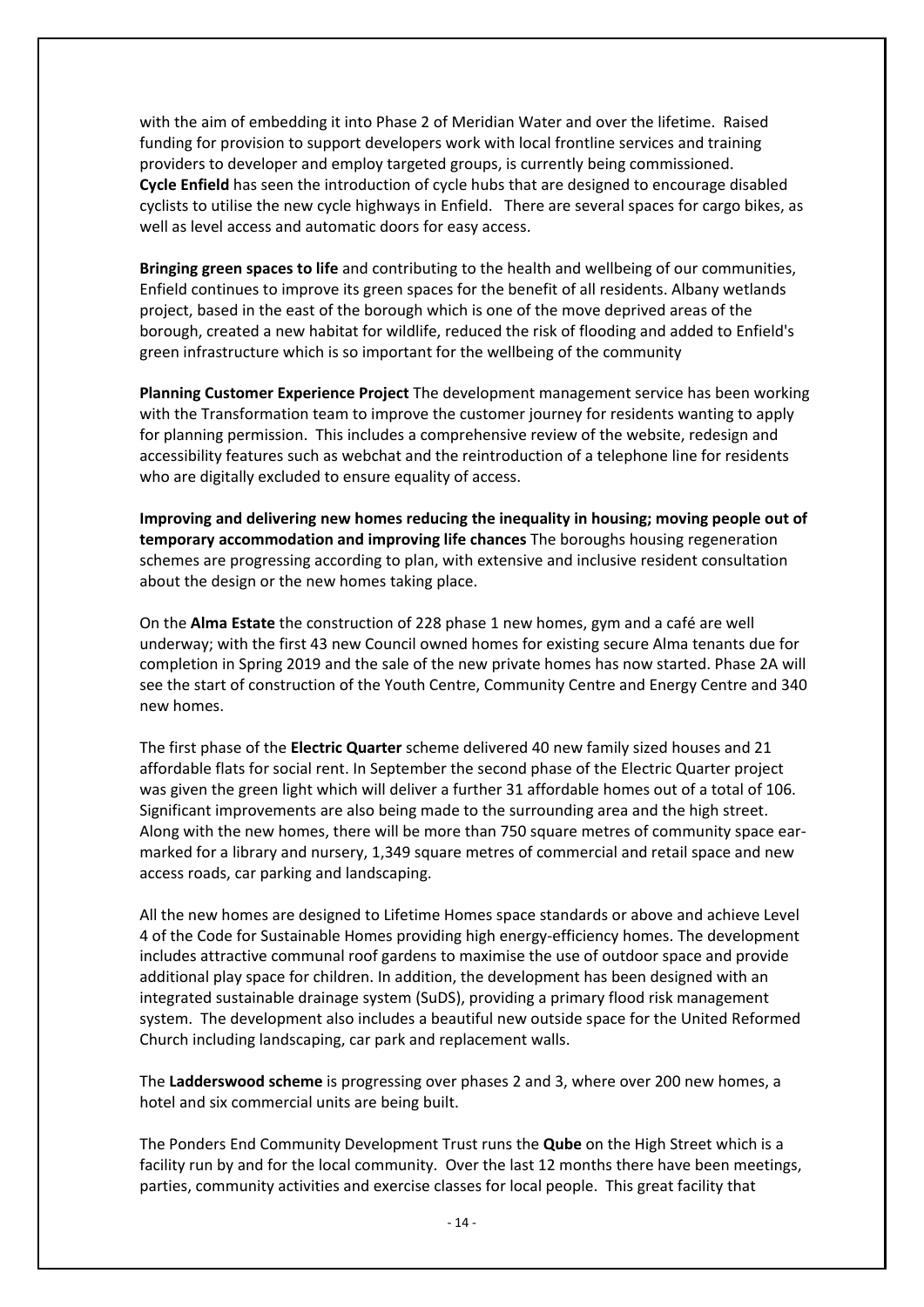promotes social cohesion and is loved by the local community who find it affordable, convenient and a joy to use.

**Bus stop accessibility** With funding provided by TfL, a further 12 bus stops were upgraded in 2017/18, making 92% of the Council's bus stops accessible to people with impaired mobility.

Over one hundred additional **Disabled Parking Bays** have been installed for residents with restricted mobility.

Funding has been secured to contribute towards **Step Free Access** at Cockfosters Underground station.

**Cycle Enfield** works are ongoing to deliver safe cycling routes to help address health inequalities and provide an affordable means of travel for all.

## **Community Cohesion Events**

#### **Edmonton Remembrance Parade**

Remembrance Day (also known as Armistice Day or Poppy Day) is on 11th November and marks the day World War One ended, at 11am on the 11th day of the 11th month, back in 1918. A two minute silence is held at 11am to remember the people who have died in wars. Remembrance Parades are held in many towns and cities on the Sunday prior to the 11th to remember those who gave their lives to their country.

The Edmonton Remembrance Parade was held on Sunday 11<sup>th</sup> November 2018. The Edmonton Parade is led by the Mayor of Enfield and takes place at the Memorial opposite Edmonton Green shopping centre and train station, having marched from the shopping centre to the memorial. Many dignitaries take part in the Parade from Enfield Council, as well as from local schools, the Royal British Legion, Scouts, Guides, St John Ambulance, Sea Cadets, the Police, Boys Brigade, Salvation Army and the Air Training Corps. Order of Service booklets are given out to the public which play an important part in bringing together the community in this diverse part of the Borough to pay their respects for all those who gave their lives in the service of their country, including many from the Commonwealth of Nations.

3 Remembrance Parades are held in Enfield each year in Edmonton, Enfield Town and Southgate. Many members of the local community turn out to mark this important event, either by joining the March or gathering at the memorial.

#### **WW1 Event**

To commemorate the Centenary of the end of World War One, a special event was held during the afternoon of 11<sup>th</sup> November 2018 with special representation from the Queen's Representative, Royal British Legion, Local MPs, Enfield Councillors and Senior Council Officers, as well as guests and Cadets from the Enfield Remembrance Day Parade.

An afternoon tea was prepared for the Veterans which took on the form of a World War One 'welcome home' with light refreshments and fruit cake, which represented the 'Trench Cake' which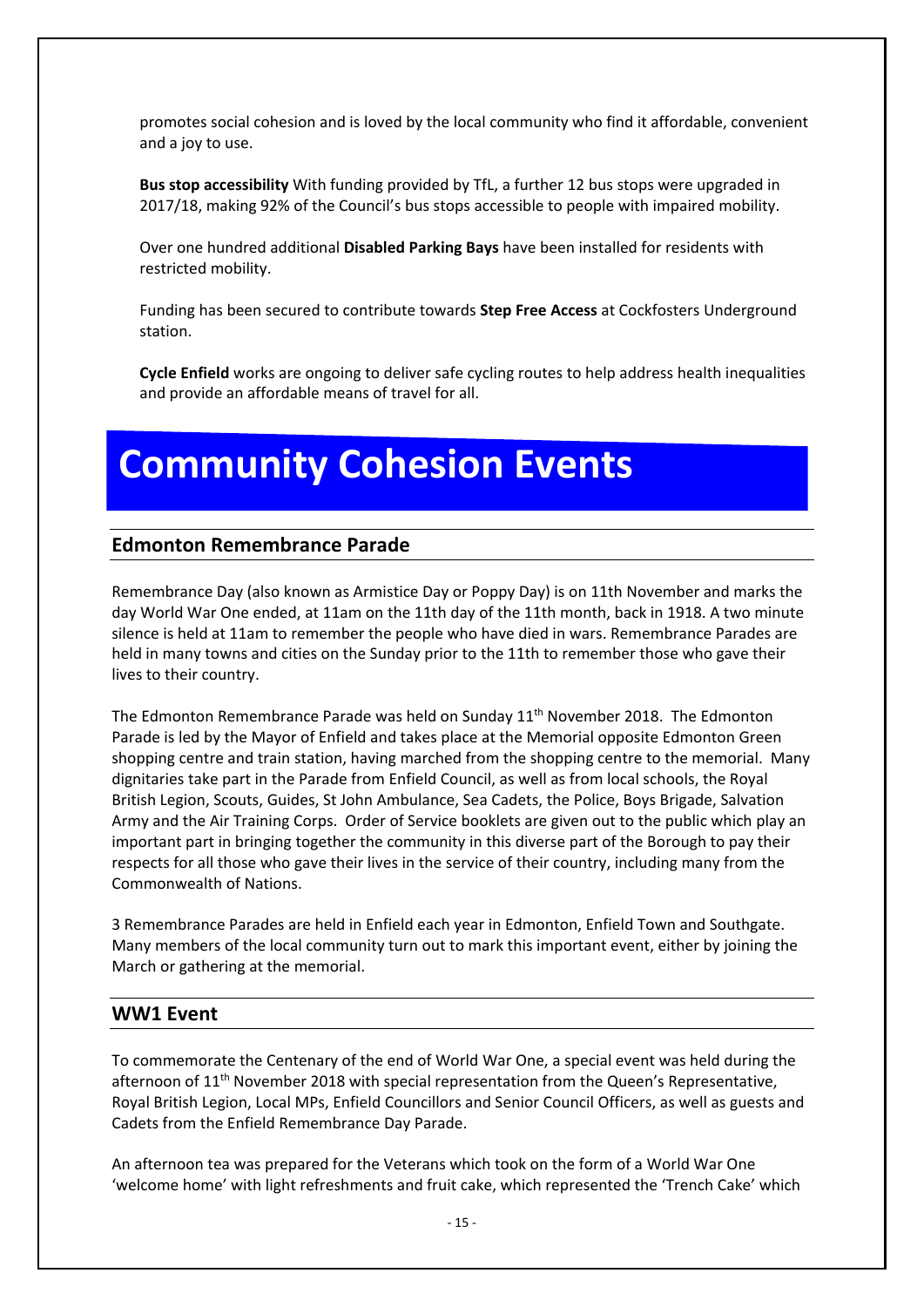loved ones sent to the Soldiers at War. The room and tables were adorned with historical memorabilia from World War One and poems from that era were read and a two minute silence was held to remember those who gave their lives for their country.

### **Holocaust Memorial Day 2018**

Holocaust Memorial Day 2018, with the theme of 'The Power of Words', took place on Thursday 25<sup>th</sup> January at the Dugdale Centre in Enfield. The programme was diverse and the speeches were led by Gerald Granston (BEM), SS St Louis Survivor, and featured poetry written especially for the occasion by three members of the Enfield Poets. The evening included music by the Wolfson Hillel Primary School Choir, and an Untold Stories film, provided by the Holocaust Memorial Day Trust about Appolinaire Kageruka, a survivor of the Rwandan Genocide.

Other speakers included Rabbi Emanuel Levy of Palmers Green and Southgate Synagogue and Rabbi Yuval Keren of the Southgate Progressive Synagogue who once again provided powerful and moving speeches about the Holocaust and current day challenges.

Enfield Council was represented by the Leader of the Council, Cllr Doug Taylor, Councillor Joanne Laban, Opposition Leader and Councillor Yasemin Brett, Cabinet Member Community, Arts and Culture who variously spoke about the best way to resolve human differences was not through violence and military actions but through discussion and written agreement, the concept that words can be used for both good and evil and their power should never be underestimated and the need to ensure that social and cultural differences are celebrated and not disregarded.

### **Black History Month 2018**

For Black History Month 2018 Enfield Council was proud to support and co-sponsor activities that have been organised by three of our voluntary and community sector partners, Enfield Caribbean Association, Enfield Racial Equality Council and Make It Happen Organisation, to deliver a programme of events to help celebrate Black History Month. Between them the three organisations produced a series of films, presentations, drama, music, poetry and dance at various venues across the borough.

These family events aimed to bring communities together whilst enjoying entertainment and food of black origin and learning about African and Caribbean culture.

The Council helped promote these events via their BHM web page, Twitter/Face Book pages, Enjoy Enfield Magazine, e-flyers to schools and the Enfield Faith Forum and VCS organisations.

Additionally, this year on June 22nd, we marked the 70th anniversary of the docking of the MV Empire Windrush at the Port of Tilbury. The arrival of this first wave of migrants from the Caribbean marked the first wave of large-scale immigration in Britain's post-war drive to recruit labour from the Commonwealth to cover employment shortages in state-run services. The arrival of the Empire Windrush marked a seminal event in modern history as those arrivals were at the forefront of the migration from the Caribbean and one of the reasons we are now a richly diverse society

Also this year marked the 100th anniversary of the end of World War One, when we remembered the many brave service men and women who came from across the globe and fought and fell with British soldiers to stand up for freedom.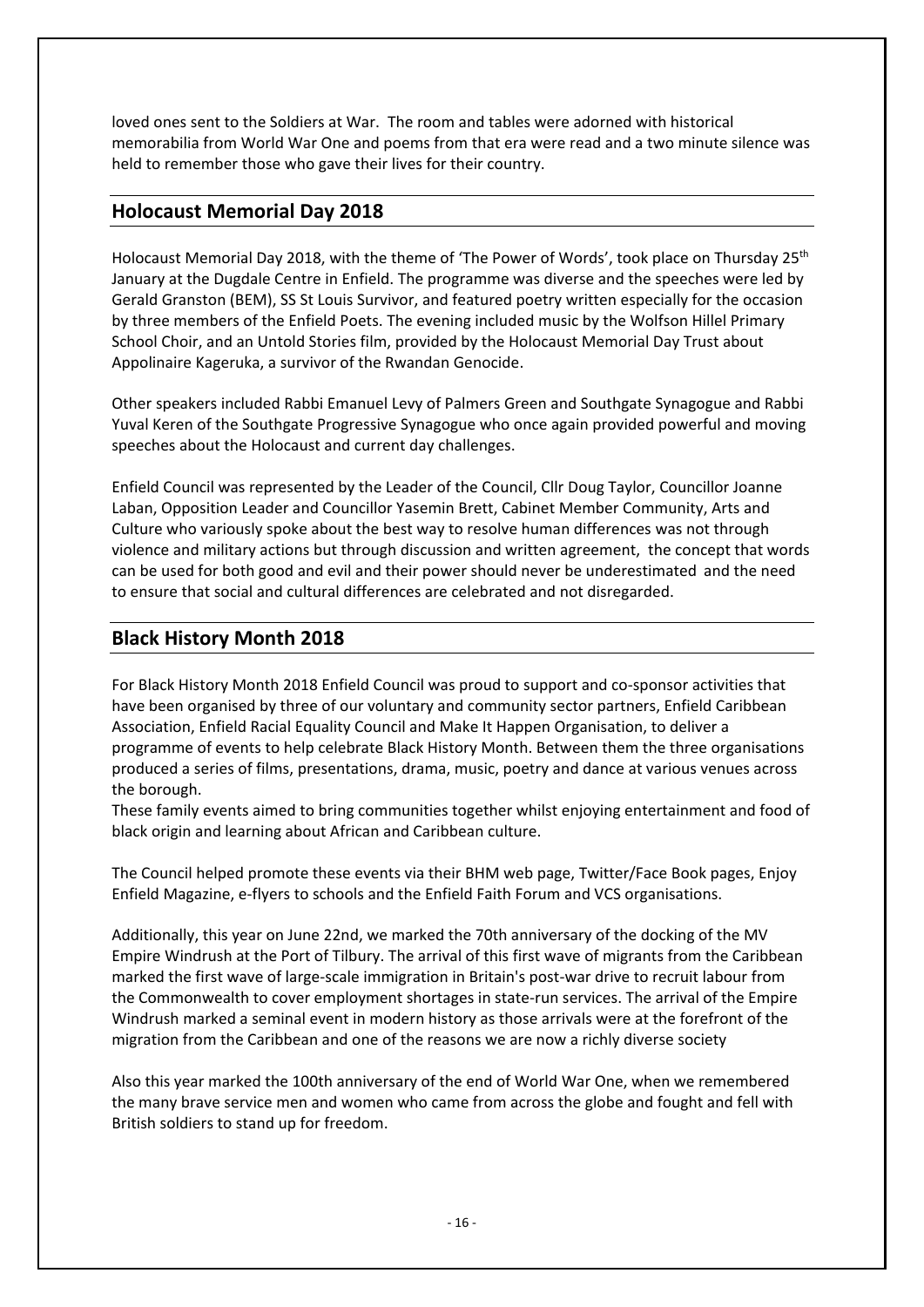### **International Women's Day 2018**

Enfield Council marked International Women's Day 2018 by celebrating the 100th anniversary of some women first getting the vote on 6 February 1918. Enfield's role in the women's suffrage movement was marked by a special ceremony held in Palmers Green on International Women's Day - 8 March 2018.

Enfield Council was proud to honour equality in Enfield with special ceremony during which The Mayor of Enfield, Cllr Christine Hamilton, unveiled a commemorative plaque at Palmers Green Triangle dedicated to the fight for equality which led to some women getting their first chance to vote, one hundred years ago.

Palmers Green Triangle was the spot in June 1914 where a group of suffragettes attempted to hold a meeting to campaign for the right to vote. A crowd of hostile men attempted to violently break up the meeting and mounted police were called to restore order. The incident gained national press coverage. Four years later, the Representation of the People Act was passed, giving some women the right to vote.

At the ceremony, volunteers, including Enfield Council's Cabinet Member for Community, Arts & Culture, Cllr Yasemin Brett, re-enacted the famous brawl which put Palmers Green in the Municipal Borough of Southgate Enfield on the map for the fight for women's rights. Cllr Brett said: "We are incredibly proud of Enfield's role in the suffrage movement. Palmers Green, Winchmore Hill and Southgate in particular were strong centres for activity. Many leading lights of this struggle – women and men – visited the area to make the case for equal voting rights and to help the movement further. We have come a long way since then."

Cllr Brett also gave voice to the borough's #MyVoteEnfield campaign, which urged all Enfield residents eligible to vote, to register to do so in honour of the suffrage movement.

The voting theme was explored further at a conference at Palmers Green Library following the unveiling ceremony. Enfield's Youth Parliament gave a speech on the importance of voting from a young person's perspective and they were joined by Bambos Charalambous MP Enfield Southgate, Joan Ryan MP Enfield North and Kate Osamor MP Edmonton.

### **Enfield Faith Forum**

The Enfield Faith Forum is an active, informal network of people from local religious organisations whose aim is to promote social inclusion, religious harmony and learning. It is facilitated by Enfield Council, meets on a quarterly basis and shares information via e-mail in between. Below are some of the key achievements of the EFF in 2018:

**Enfield Faith Forum and Enfield Standing Advisory Council for Religious Education Networking** SACRE is a body constituted by statute to oversee the provision of Religious Education and acts of collective worship in the non-denominational Borough schools.

Both the EFF and SACRE work in partnership with Enfield Council to aid consultation on faith issues affecting the community. In order to forge a stronger relationship between the two groups and in recognition of their contribution to the community, Enfield Council organised a reception in the Mayors Parlour on Tuesday 11th September 2018. Representatives from both groups spoke about the work of their respective bodies and the attendees were given an opportunity to network informally and forge new contacts. The event was well attended and much appreciated.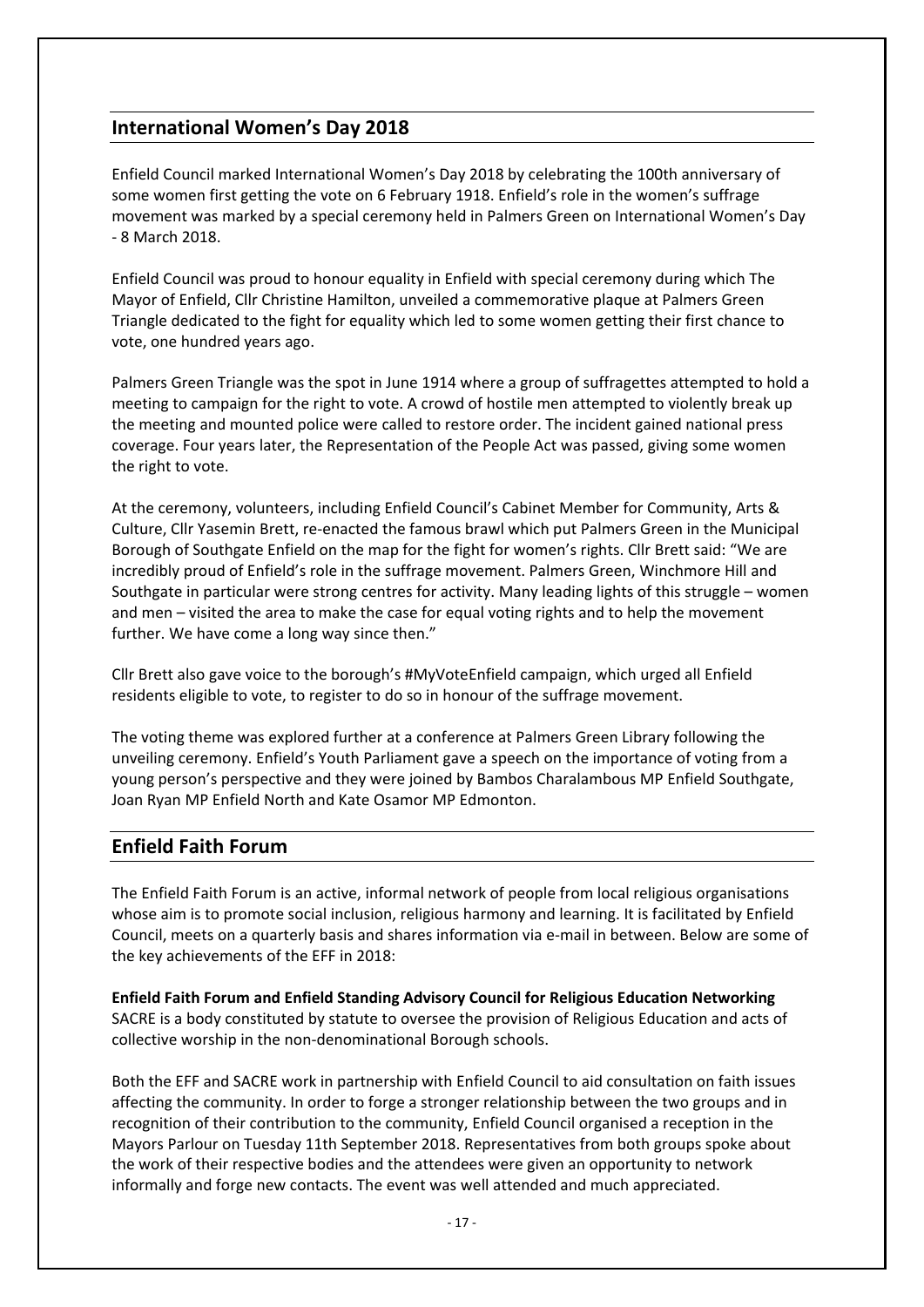#### **Interfaith Tree Planting Ceremony**

Faiths Forum for London, ran a project to plant 32 trees across 10 London boroughs and invited Enfield to plant 4 trees in our borough. The aim of the project was to invite religious institutions of different faiths to come together and play a role in the plantation, and subsequent long-term care of the trees offering an opportunity for people to learn more about other faiths and to add to the natural beauty of their local community.

The Enfield Faith Forum planted 4 Oak trees in Arnos Park on Thursday 22<sup>nd</sup> March 2018. Cllr Brett and other members of the Enfield Faith Forum said a few words or said a prayer/gave a blessing at the ceremony. A plaque was subsequently laid which read – 'These Oak Trees, representing wisdom and stability were planted by The Enfield Faith Forum to promote interfaith community spirit. Donated by Faiths Forum for London. March 2018'. Following the ceremony, everyone was invited to for a hot drink at the mobile coffee shop in the park.

Note – Under the same scheme Enfield Council will be planting 5 more trees across the borough in 2019.

#### **Enfield Faith Forum Web Page**

2018 saw the Enfield Faith Forum develop its own web page on the Enfield Council web site [https://new.enfield.gov.uk/services/your-council/equality-and-diversity/enfield-faith-forum/.](https://new.enfield.gov.uk/services/your-council/equality-and-diversity/enfield-faith-forum/) The page contains information about the Faith Forum, how to join, its terms of reference and links to relevant partner sites. It also includes the 2019 Faith Calendar, Faith Map of the Borough and links to shelters, food banks and free meals for faith organisations to assist those in need of help.

#### **Membership of both the Faith Forum and Other Relevant Boards**

The Faith Forum welcomed new members throughout the year and now numbers 87 representatives. Rabbi Yuval Keren, Southgate Progressive Synagogue sits on SACRE. Additionally, Faith Forum members were invited to join two other bodies: Revd Stuart Owen, Vicar, All Saints, Edmonton took a seat on the Local Borough Resilience Forum and Pastor David Wisker, Church Leader, New River Church took a seat on the Enfield Strategic Partnership Board.

### **Enfield Armed Forces Covenant Forum**

#### **Count Them In Campaign**

Full Council unanimously agreed at their meeting on the  $21<sup>st</sup>$  November 2018 that Enfield Council declare its support for The Royal British Legion's 'Count Them In' campaign, which calls for questions on the Armed Forces community to be included in the next UK Census.

#### **Enfield Armed Forces Covenant Web Page**

Additions were made to the Enfield Armed Forces Covenant web page [https://new.enfield.gov.uk/services/your-council/equality-and-diversity/enfield-armed-forces](https://new.enfield.gov.uk/services/your-council/equality-and-diversity/enfield-armed-forces-covenant/)[covenant/](https://new.enfield.gov.uk/services/your-council/equality-and-diversity/enfield-armed-forces-covenant/) The page now includes link to the Veterans Gateway and other relevant web sites which offer help to the Armed Forces Community. It also includes information about the Forum and provides an e-mail address to allow easy access to the CREST Team.

#### **EAFC Training**

CREST arranged with Customer Access & Operations for the Council's front line service staff to receive a presentation about the Enfield Armed Forces Covenant, the Armed Forces Transition Service and Royal British Legion's Veterans Gateway. It is hoped that further training will be given to the Homelessness Team in 2019.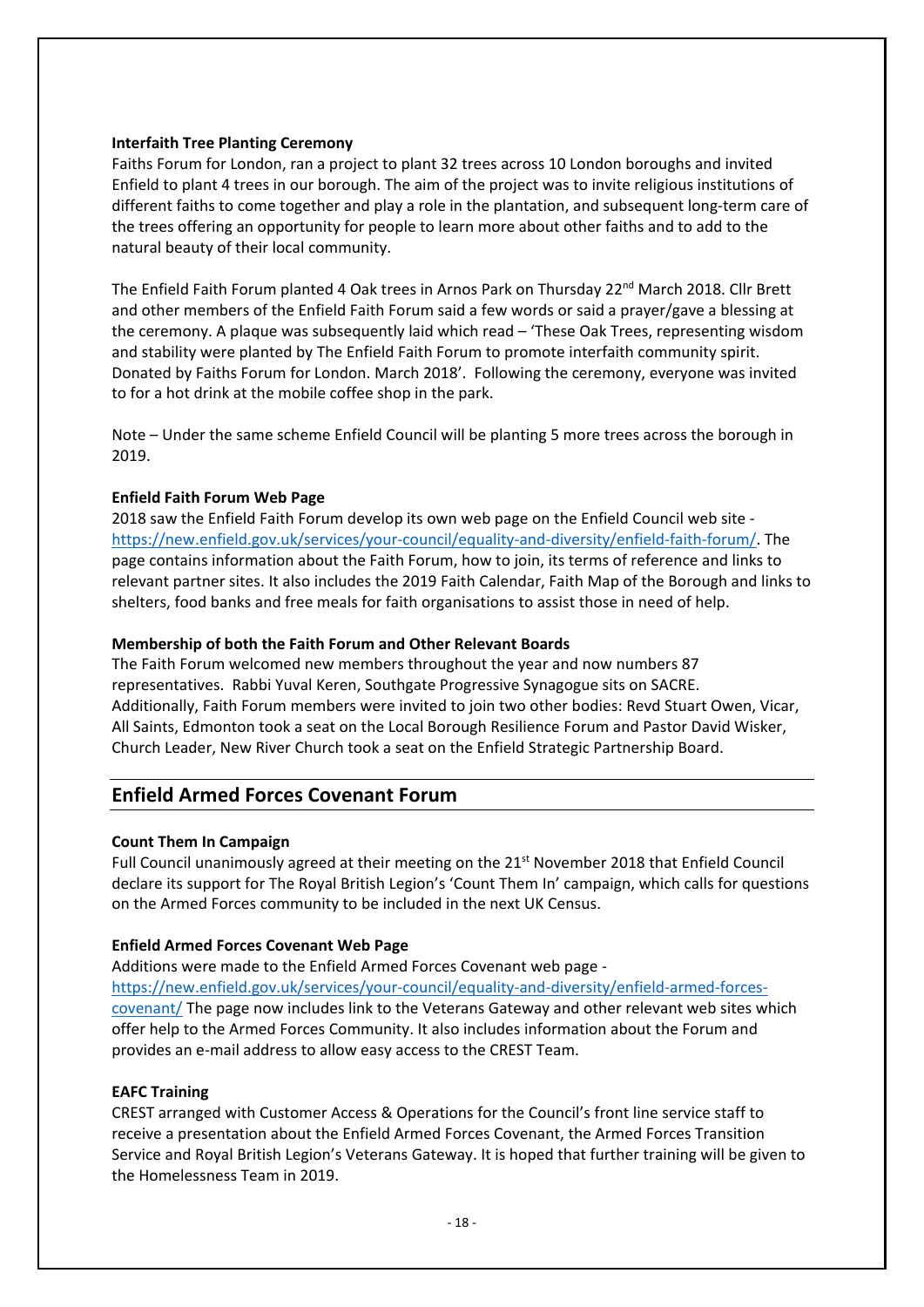### **Enfield Youth Parliament**

The Enfield Youth Parliament (EYP) are currently in the second year of their term. There are around 40 representatives from 14 schools across the borough. Their current priorities which they have set are as follows:

- Education standards and funding;
- Tackling Youth Crime;
- Protecting the Environment;
- Jobs and opportunities;
- Integrating young people into the real world.

The EYP members recently delivered the 'Make Your Mark' national consultation in Enfield with over 5000 young people as part of their UK Youth Parliament responsibilities. This led to our UK Youth Parliament members visiting the House of Commons to debate out the top issues.

They have developed and manage an EYP YouTube channel, to create a continuous flow of films that directly link to their own priorities as well as the ESP Priorities. These videos will help inform and engage with Enfield's Youth population.

They are currently in the process of helping with the setup of the London Youth Assembly (LYA), this is a new body formed to bring together representatives from different youth forums across London to create positive change for young people.

Other key pieces of work:

- Involved in the selection process for the role of Director of Education on 5th December 2018;
- They will be meeting with Director of Finance to be consulted on the Enfield Council budget
- Meeting with our local MP Joan Ryan in January 2019;
- Meeting with the Borough Commander in January 2019;
- UK Youth Parliament elections will be held in February to appoint a new member and deputy;
- Involvement in the consultation of the Local Plan;
- Sit on the Boards of many key strategic meetings at the Council to give a young person's perspective.

The EYP continue to work hard at their current work programme and are continually looking for new ways to help tackle their priorities and make Enfield a better place to live, as well as making sure the voices of young people are heard.

The next main Enfield Youth Parliament elections will take place in November 2019.

### **Libraries**

During Black History month in libraries we provided the public with an array of displays, events and activities across Enfield Libraries.

- Judith Jacobs (EastEnders and Real McCoy actress) visited Ordnance Unity Centre to tell stories and sing songs from Africa and the Caribbean;
- Ordnance Unity Centre had a large amount of activities during Black history month including a special 2,500 years of Somali history event, Fruits from around the world poetry workshop, and a talk from professor Akporobato about African writers;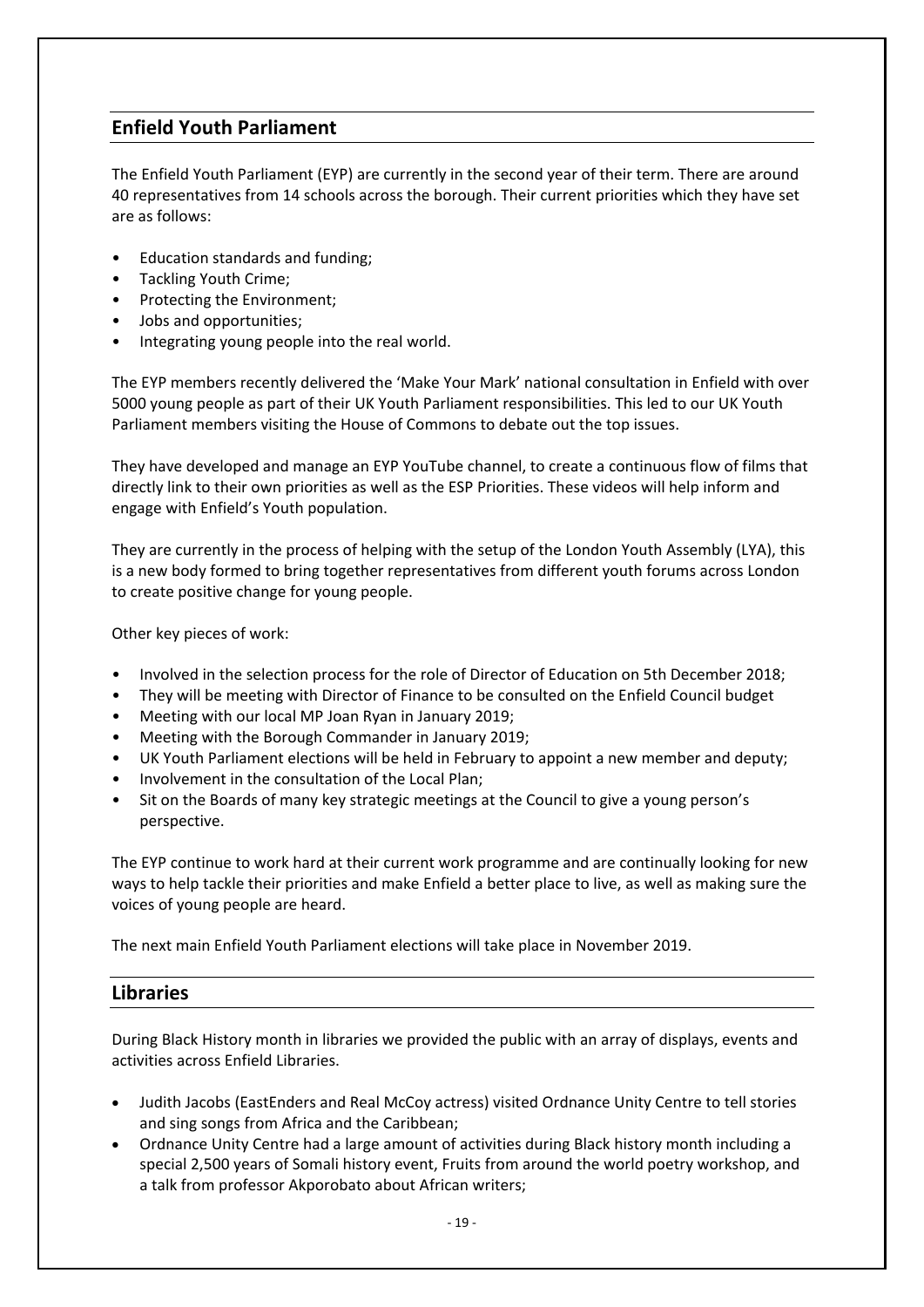- Edmonton Green had an open poetry event with local poet Herbie Dunnan and a community health workshop specifically targeted towards African and Caribbean backgrounds;
- Enfield Town Library and Ordnance Unity Centre both had a Windrush display that was a focal point of conversation for customers. Furthermore Ordnance Unity Centre is looking into government funding via the Windrush Day Grant 2019, with a view to hold a Windrush event on Commemoration day in June 2019;
- Libraries held Black History month themed Under 5's story times;
- Enfield Town are also holding anti-race drop in sessions once a month;
- Palmers Green also have a monthly book Club called Afro Reads.

In terms of other community Cohesion and underrepresented groups within the community we currently have the following:

- Lego Clubs these are currently held in Enfield Town Library, Ordnance Unity Centre and Palmers Green. Enfield Town has an autism friendly Lego club once a month. These are very popular and each session across the board is fully booked;
- Enfield Town and Ordnance Road have a monthly 'tea and chatter' where we work in partnership with Age UK and Ican. We provide a safe place where people aged 50+ can meet up, make friends and have a cup of tea. During the first session in both Enfield Town and Ordnance Road we asked the attendees what they wanted to gain from the sessions and the points raised have really helped us steer these successful meet ups. We noted that loneliness and social exclusion was a main reason for attending so this is our focus. Two sessions that have been really successful included live music and World War 2 experiences. In the coming months we have loads planned from Online fraud, to introducing the group to service dogs. It's been great to see regular faces come every month and to see friendships forming;
- Enfield Town has a reading hacker programme for young volunteers;
- Palmers Green have a monthly poetry group run by volunteers called 'People with Voices';
- Both Enfield Town Library and Palmers Green library have very successful chess clubs that are run every other Saturday. We do not have any age limitations and it has greatly encouraged intergenerational learning. We have people aged 4-60+ who attend on a regular basis;
- There are ESOL conversation clubs held at both Enfield Town Library and Ordnance Unity centre. These are held on a weekly basis. This is aimed at non-native English speakers looking to take up a new language or validate their skills, it is open to people of all ages. These sessions are very popular and are run by Volunteers;
- Enfield Town Library hold next step careers advice every Wednesday who help with advice and guidance to help make decisions on learning, training and will help update your CV;
- The Royal Voluntary Service deliver books to approx. 180 housebound home library service users on a monthly basis, they are expanding their offer to positively impact loneliness, and will play more of an active role getting to personally know the service users when they drop off the books;
- We have held quite a few community projects in libraries such as the community puzzle at Enfield Town Library and also a community quilt which is on display at Enfield Town Library.

#### Libraries Workforce:

• Enfield Town and Ordnance Unity Centre are working in partnership with West Lea school to provide x2 6 month internships. The two successful candidates are due to start on the  $10<sup>th</sup>$  January 2019. They will be working up

to 18 hours per week while spending 1 day a week at college to work on essential skills including maths, English etc. Zachary (who will be based at Enfield Town) and Hashim (OUC) both have autism and will be joined by a job coach who will help assist with learning the role and providing support where needed. This is a great opportunity for them to experience the working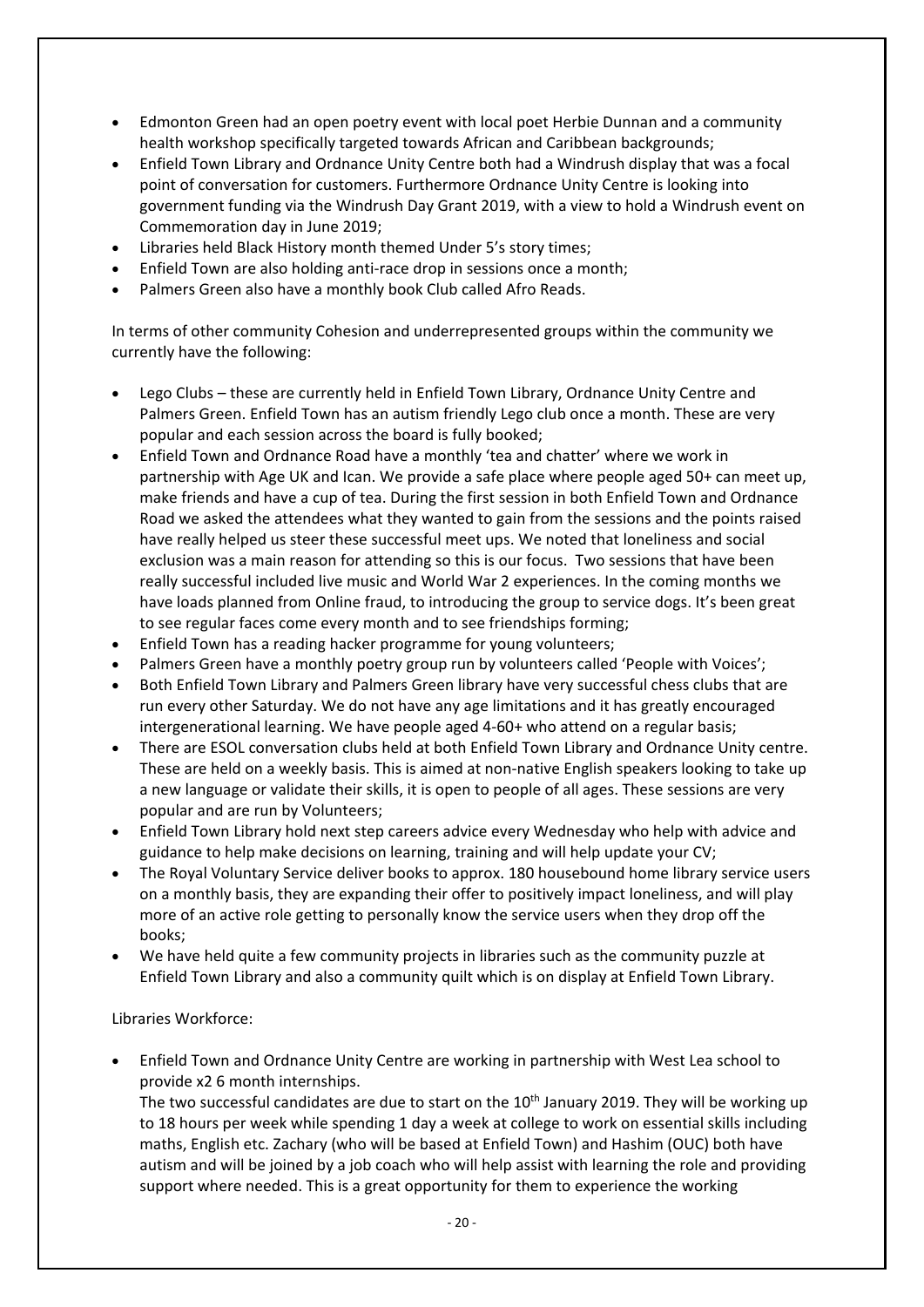environment. They will be supported to travel to work independently, providing them with vital life skills for their future;

- Within All Enfield Libraries we support volunteers with learning difficulties. We have multiple roles so there is something suited to everyone. We have had long standing volunteers with autism, Asperger's syndrome and learning difficulties and we have seen them progress and develop into confident volunteers who are now vital to our service;
- We also support West Lea school with work experience placements across Enfield Libraries. We currently have a work experience at Ridge Avenue Library who attends once a week.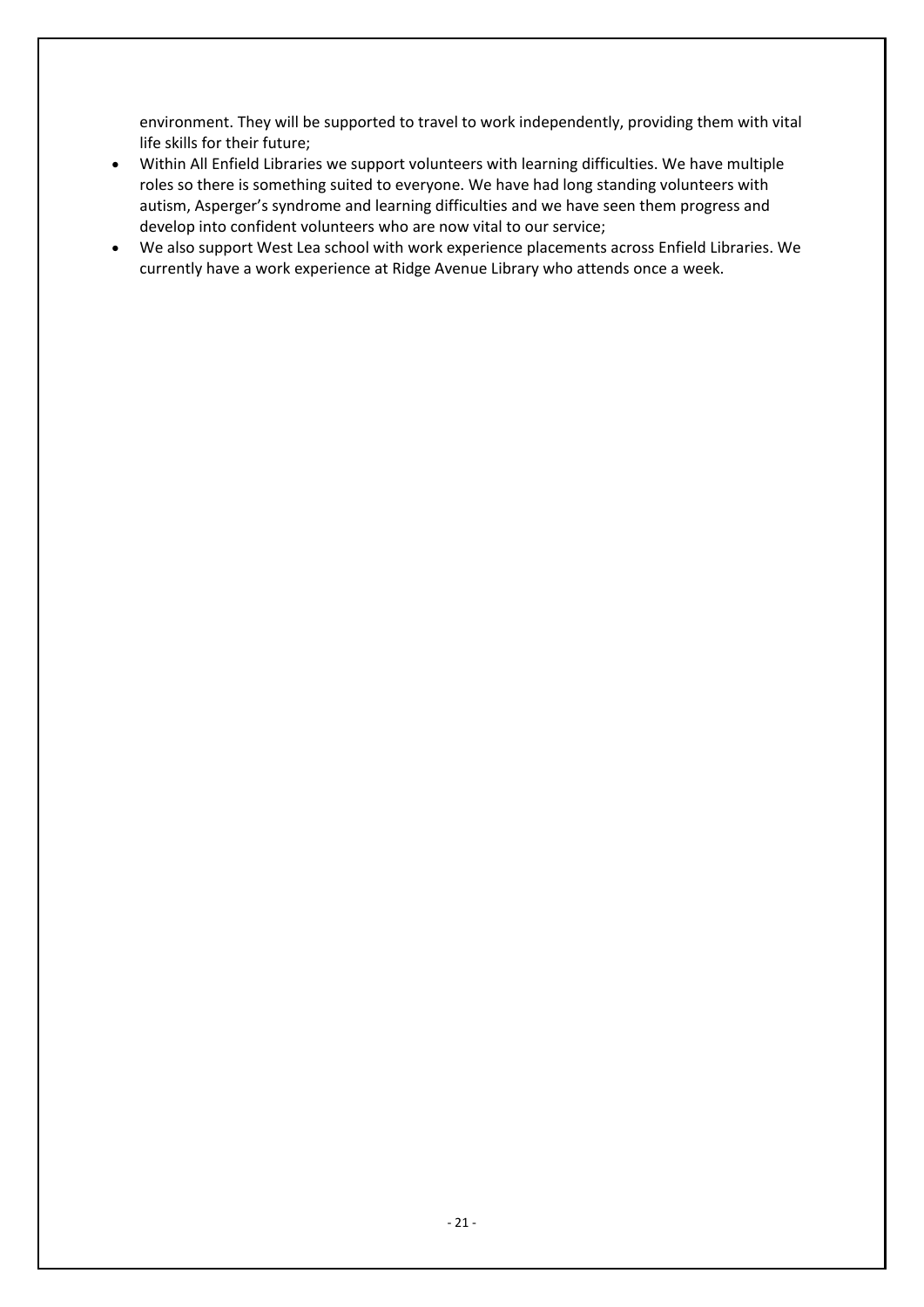## **Future Challenges – creating a lifetime of opportunities in Enfield**

|                                                             | THE PEOPLE AND THE PLACE                                                                                                                                                        |  |                                                                                                                                                                                                                                             |  |                                                                                                                                                                                                                             |  |  |  |
|-------------------------------------------------------------|---------------------------------------------------------------------------------------------------------------------------------------------------------------------------------|--|---------------------------------------------------------------------------------------------------------------------------------------------------------------------------------------------------------------------------------------------|--|-----------------------------------------------------------------------------------------------------------------------------------------------------------------------------------------------------------------------------|--|--|--|
| Delivering for everyone in Enfield over the next four years |                                                                                                                                                                                 |  |                                                                                                                                                                                                                                             |  |                                                                                                                                                                                                                             |  |  |  |
|                                                             | <b>GOOD HOMES IN WELL CONNECTED NEIGHBOURHOODS</b>                                                                                                                              |  | <b>EMPOWER PEOPLE TO CREATE A THRIVING PLACE</b>                                                                                                                                                                                            |  | HAPPIER, HEALTHIER LIVES IN A CLEANER, GREENER ENFIELD                                                                                                                                                                      |  |  |  |
|                                                             | Continue our pioneering approach to regeneration to<br>create thriving, affordable neighbourhoods and places;<br>Increase the supply of affordable, quality housing<br>options; |  | Support residents to take more responsibility<br>and play a greater role in developing active and<br>safe communities;<br>Enable people to reach their potential through                                                                    |  | Protect those most in need by continuing to deliver the<br>services and safeguarding measures they rely on;<br>Work smartly with our partners and other service<br>providers so that as many people as possible are able to |  |  |  |
|                                                             | Drive investment in rail, roads and cycling<br>infrastructure to improve connectivity and support<br>economic development;                                                      |  | access to high quality schools and learning; and<br>create more opportunities for training and<br>employment;                                                                                                                               |  | live independent and full lives;<br>Build measures into all our strategies and projects that<br>will help improve people's health;                                                                                          |  |  |  |
|                                                             | Create an enterprising environment for businesses to<br>prosper with world class digital infrastructure and<br>access to the right skills and networks.                         |  | Work with residents to reduce inequality across<br>the Borough and build settled communities;<br>Embrace our diversity, culture and history to<br>ensure that Enfield is a place for people to grow<br>and enjoy from childhood to old age. |  | Protect and enhance the local environment, green spaces,<br>parks and play areas and ensure that they are safe, well<br>used and enjoyed.                                                                                   |  |  |  |

| <b>OUR GUIDING PRINCIPLES</b>                                                                                                             |                                                                                                                                                                                               |                                                                                                                                                             |  |  |  |  |  |
|-------------------------------------------------------------------------------------------------------------------------------------------|-----------------------------------------------------------------------------------------------------------------------------------------------------------------------------------------------|-------------------------------------------------------------------------------------------------------------------------------------------------------------|--|--|--|--|--|
| We will:                                                                                                                                  |                                                                                                                                                                                               |                                                                                                                                                             |  |  |  |  |  |
| <b>COMMUNICATE WITH YOU</b>                                                                                                               | <b>WORK WITH YOU</b>                                                                                                                                                                          | <b>WORK SMARTLY FOR YOU</b>                                                                                                                                 |  |  |  |  |  |
| Be responsive, effective and consistent in our<br>communications with residents;                                                          | Be honest about what we can deliver and<br>provide advice when we are not able to;                                                                                                            | Manage resources smartly and reinvest income wisely to<br>deliver excellent value for money;                                                                |  |  |  |  |  |
| Listen carefully to what our residents need and use this<br>information to improve our services;                                          | Engage with residents to measure and evaluate<br>our services;                                                                                                                                | Develop new partnerships across the public, private,<br>voluntary and community sectors to deliver better                                                   |  |  |  |  |  |
| promote Enfield widely to ensure that the Borough<br>receives the maximum benefit from national, regional<br>and sub regional programmes. | Collaborate across the Borough and beyond to<br>develop new ways of working;<br>Value the workforce across the Borough and<br>enable them to deliver services effectively and<br>efficiently. | outcomes for residents;<br>Increase access to digital services and transactions and<br>make better use of data to understand the needs of our<br>residents. |  |  |  |  |  |

The Enfield Corporate Plan 2018 to 2022 has been formulated to work more efficiently and effectively with residents to provide good homes in innovative and aspirational communities, empowering the people to value the thriving place in which they live. Your Council aim to communicate and work with you in being honest in what we're able to delivery as a Local Authority over, at least, the next 4 years. *A copy of this Plan will be made available on the Enfield website.*